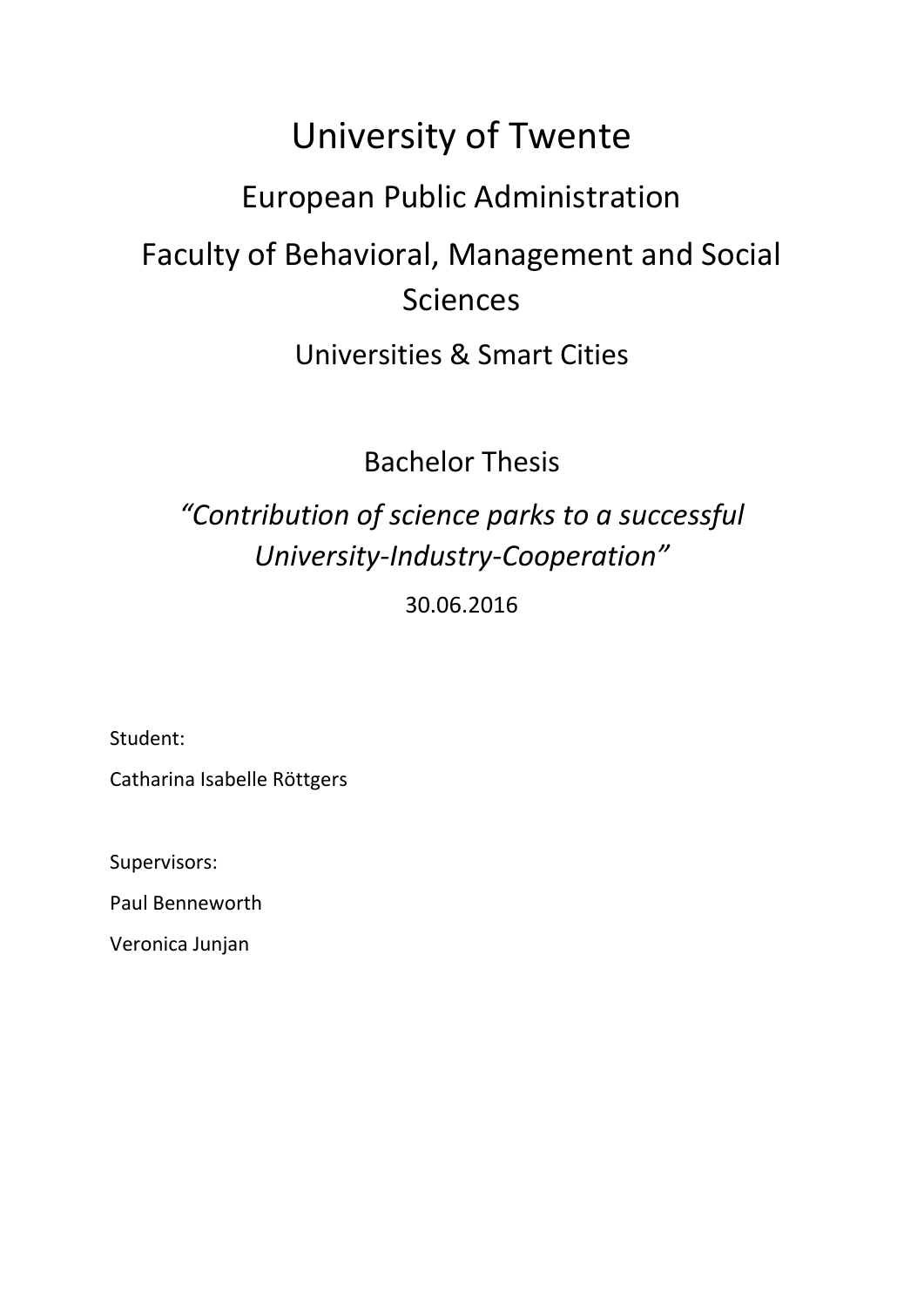# Table of content

| a) How has the situation been at the beginning and what were the needs of the participatory |  |
|---------------------------------------------------------------------------------------------|--|
| b) How did the science park management contribute to a reduction of distances and create    |  |
|                                                                                             |  |
|                                                                                             |  |
|                                                                                             |  |
|                                                                                             |  |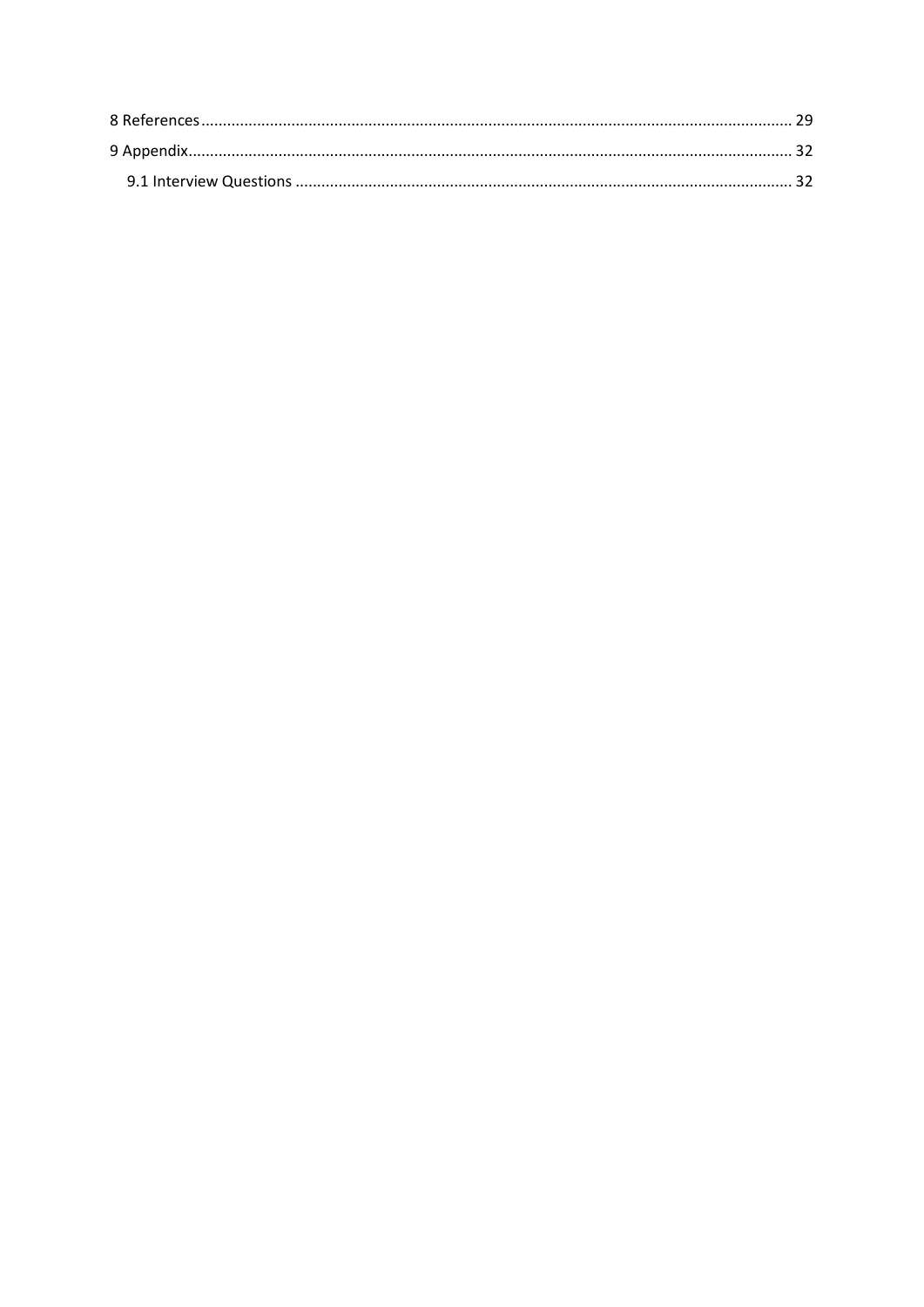# <span id="page-3-0"></span>Abstract

Researchers have linked parts of the economic development and progress of a region to a successfully functioning science park. A successful University-Industry-Cooperation is an essential reason for job and wealth creation. It was examined that science parks with links to universities or other higher education institutions play an important role for the innovation of new-technology based firms because of the existing knowledge transfer. Hence, it is essential that the cooperation between the university and the companies of the region is going to be encouraged and supported. Therefore, in this paper it was explored how the science park management can improve this collaboration. This was done on the basis of a cross-sectional case study of the Kennispark Twente in Enschede, Netherlands by semistructured interviews with participatory actors. As a main result, it can be concluded the science park management can improve the cooperation by the creation of events to create possibilities of network creation and by the implementation of specific departments responsible for the University-Industry-Cooperation.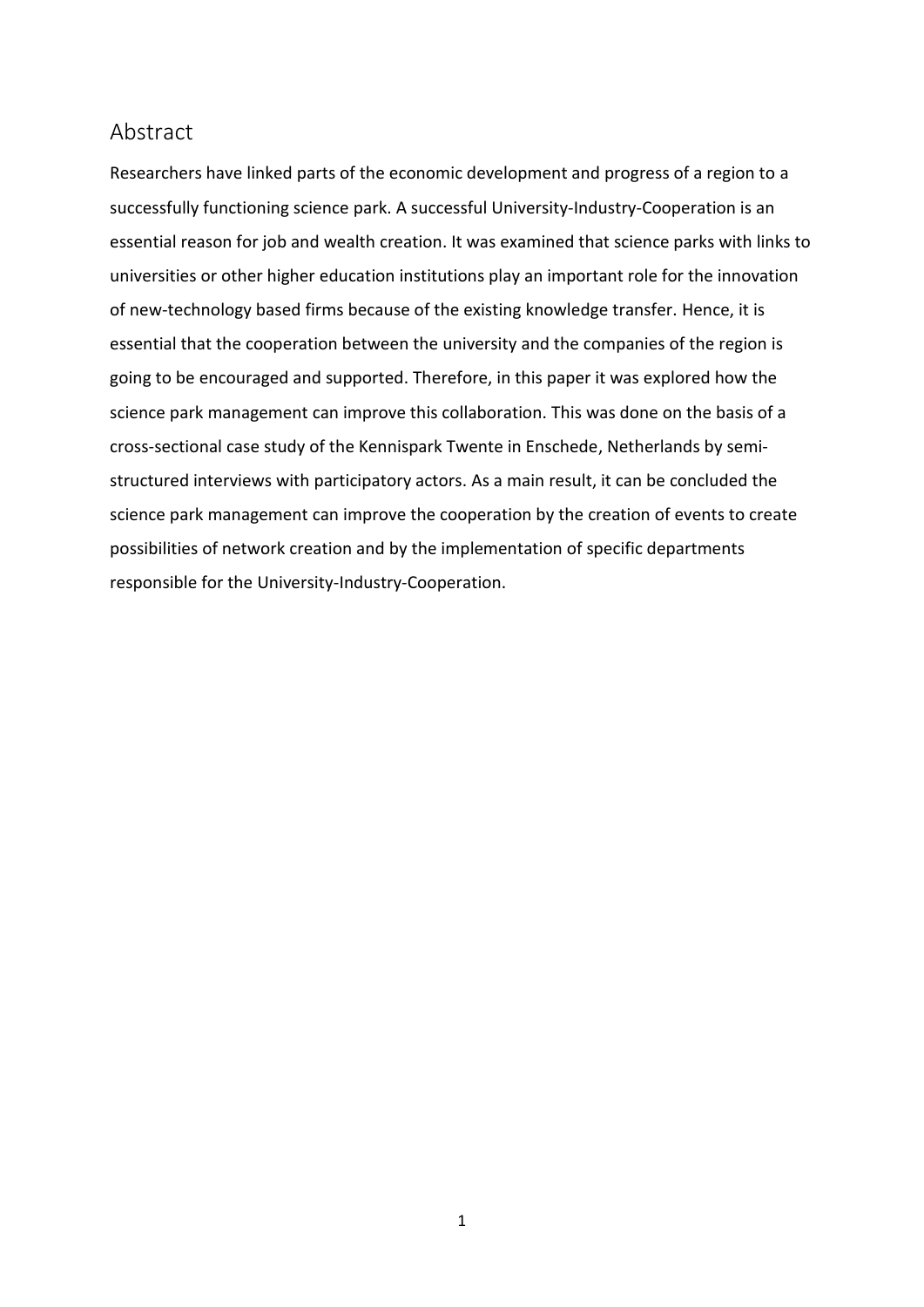## <span id="page-4-0"></span>1. Introduction

Science parks are an important resource network for new-technology based firms and firms located in a science park with links to a Higher Education Institutions tend to have a higher rate of job creation than firms that are not part in the network of a science park. Therefore science parks play an important role in local policy and in regional development (Loefsten and Lindeloef., 2001). Although, science parks only contribute to an improvement of the economic growth in a region if certain "success factors" are fulfilled (Ratinho and Henriques, 2010).

The aim of the paper is to come up with an exploration of how science parks can commit to a more effective UIC by reducing barriers of proximity and can therefore contribute to regional development as well as what the individual parties can do. Therefore, it is important that more attention is payed to proximity and the ways proximity can be created. However, studies which examine proximity already exist, although the focus of these studies is more on institutions helping to create proximity and on the geographical distance. The core of this paper lies on the social and the organizational aspect of University-Industry cooperation, which is often underestimated and omitted.

This paper is going to examine to what extent science parks can improve University-Industry co-operation by removing obstacles and barriers that hinder the successful cooperation between the university and businesses. Specifically, this paper is going to conceptualize the ways in which science parks can contribute to proximity, so on the five types of proximity described by Boschma (2005), namely cognitive, organizational, social, institutional, and geographical.

The science park which was taken as a case study in this paper is the Kennispark in the region of Twente in the Netherlands. The university-business cooperation of the University of Twente and the local companies is going to be studied to look at how proximity is created by the science park management.

It will be analyzed, on the basis of several projects in which the University of Twente cooperates with companies located in the Kennispark, to see if the UIC contributes to building proximity between the university and the business actors. It will be further examined what every single participatory partners did to create proximity.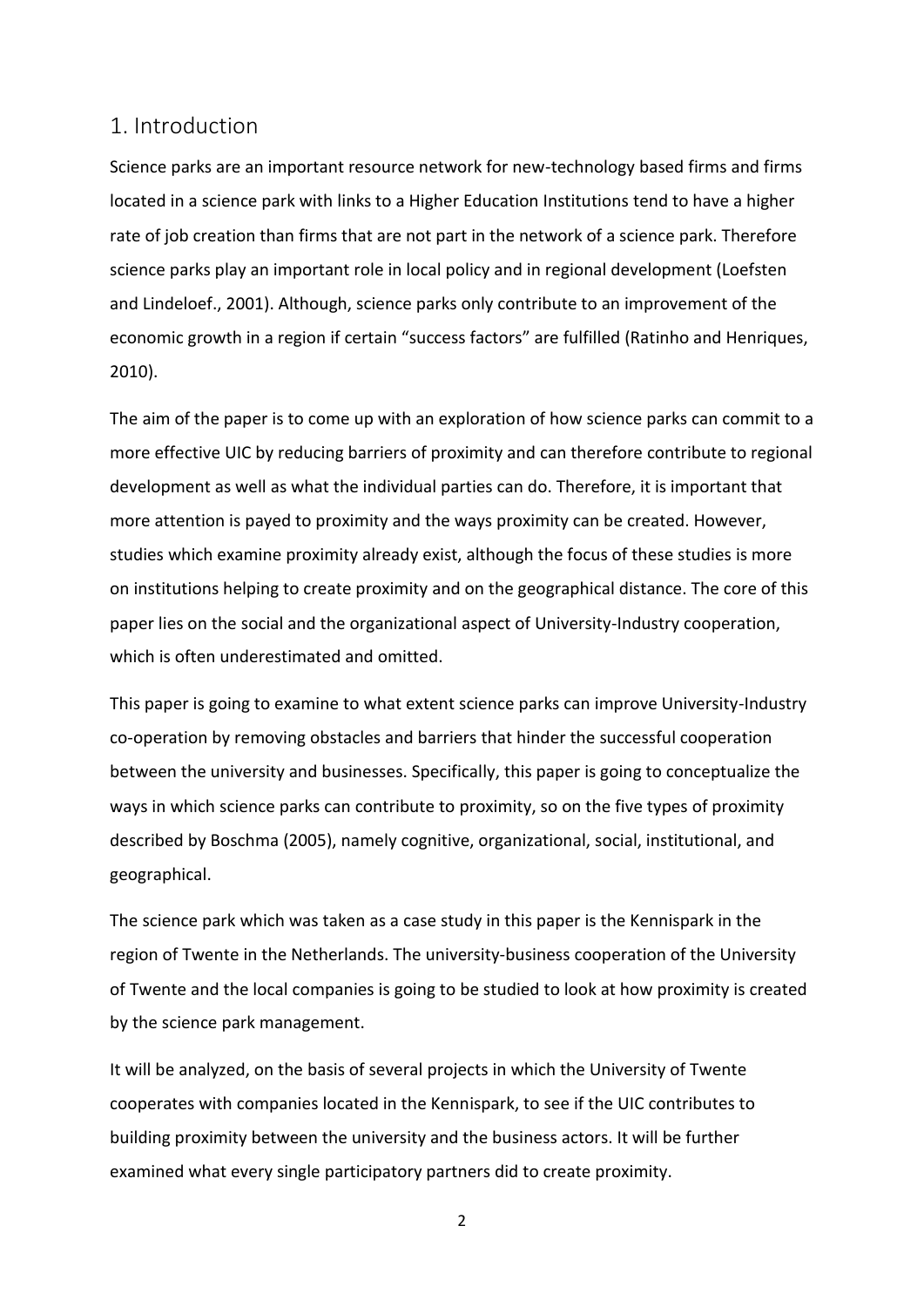Therefore the following research question is going to be addressed: "To what extent can a science park improve University-Industry-Cooperation (UIC) by creating proximity to ensure the UIC better meet the needs for participating actors?" In order to answer the research question, the research will be based on already existing literature, concerning proximity, which will serve as a theoretical framework and will consist of nine qualitative interviews with the management of the Kennispark Twente, with researchers of the University of Twente as well as with representatives and CEOs of businesses located in the science park.

The paper is structured as follows: the research question, the theoretical framework giving the basis for this study, the methodology and the case study, the analysis followed by the discussion and the conclusion.

The cooperation between universities and businesses is not always ideal and can often be improved. An optimal cooperation is often hindered by missing trust between the individual partners. Missing trust is conceptualized as proximity gap. The specific focus of this paper lies on the way science parks can build proximity between universities and businesses by eliminating those gaps (Ratinho and Henriques, 2010). It shall be examined if the science park management can contribute to a better performance of a science park by reducing the problem of missing proximity.

In the specific case of the Kennispark Twente the research aims at identifying already existing UIC between the University of Twente and businesses located at the Kennispark and analyzing them by virtue of their development. This means that the research of this paper is going to analyze projects that are co-created and co-developed by research teams of the University of Twente and companies located in the Kennispark. Different goals, different knowledge background, times-scale problems, trust are types of mismatches that hinder an efficacious collaboration between the two stakeholders.

As already stated a successful, smart and efficient cooperation between universities and businesses in shared projects with good results can lead to a successful performance of a science park can even further lead to an overall improvement of the region which the science park is located in. So the paper aims to identify the arrangements that have already been taken place in order to reduce the different types of distances by eliminating or at least decreasing obstacles and barriers which are impairing the cooperation between the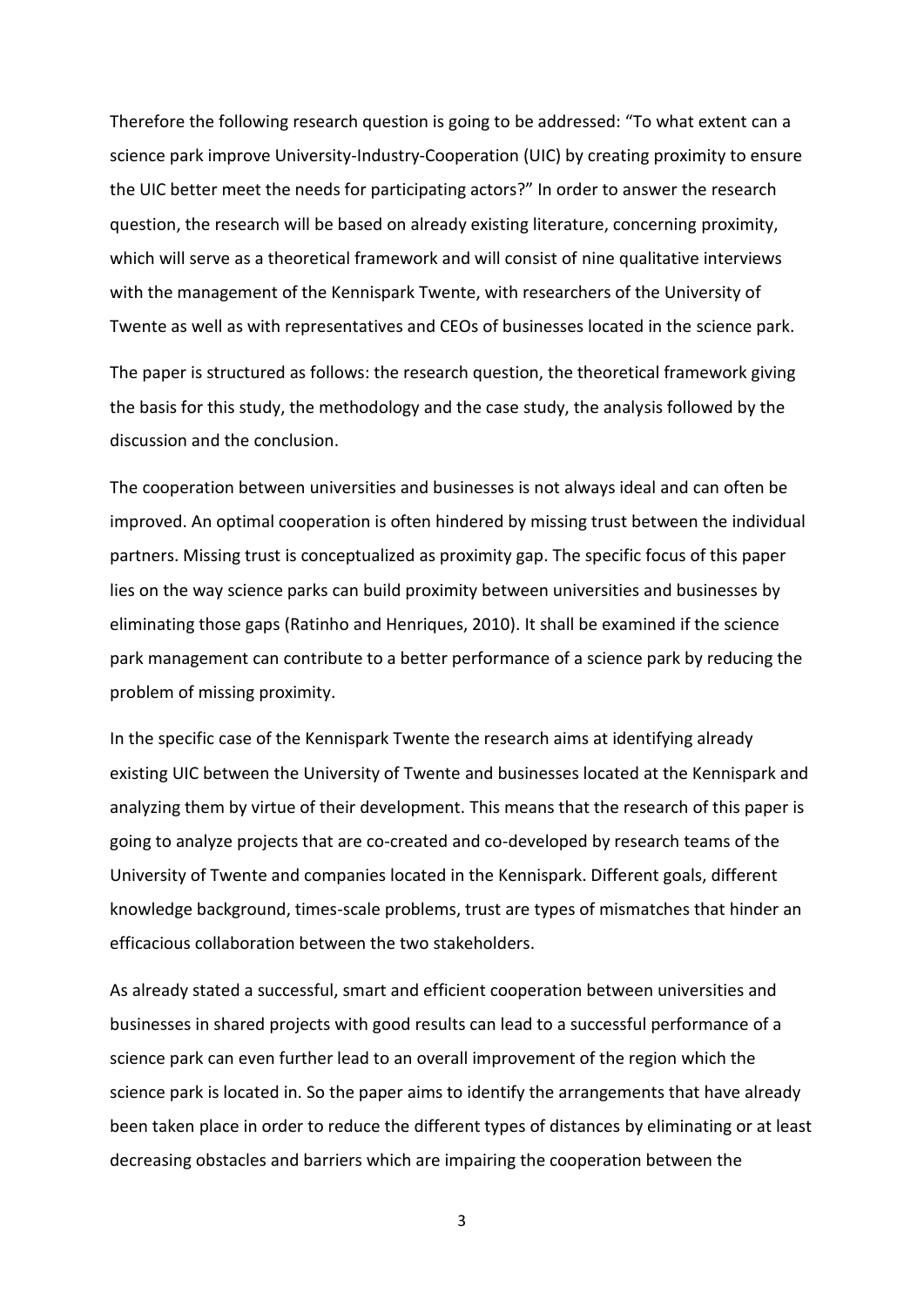University of Twente and local businesses, and to conceptualize those arrangements in terms of proximity building.

The main research question of this study and the two sub-questions are:

"To what extent can a science park improve the University-Industry-Cooperation by helping to ensure to better meet the needs for participatory actors?"

a) How has the situation of the University-Industry cooperation been at the beginning and what were the needs of the participatory actors?

b) How did the science park management contribute to the reduction of distances and create proximity?

# <span id="page-6-0"></span>2. Theory and Theoretical Framework

The next part contains the theory which the theoretical framework of this paper is based on. The theory is divided into two main parts. In the first part, the influence of science parks on the University-Industry cooperation is going to be demonstrated as well as the main determinants of success of science parks. The second part presents the five types of proximity based on the analysis of Boschma (2005).

# <span id="page-6-1"></span>2.1 The Influence of Science Parks on UIC

Science parks are seen as drivers of economic development and as an effective instrument for universities and industry to interact. Ratinho and Henriques (2010) concluded that Science Parks can indeed contribute to economic growth and development, but only if they are successful in their operation. They developed two main determinants of the success of Science Parks, namely (i) university links and (ii) suitability of management. These two factors play an important role in contributing to economic growth and regional development according to Ratinho and Henriques (2010).

The first characteristic for the success of Science Parks, university links, which implies knowledge transfer from universities and other R&D institutions is divided into three further underlying determinants, (i) The need for universities, (ii) Institutional commitment, and (iii)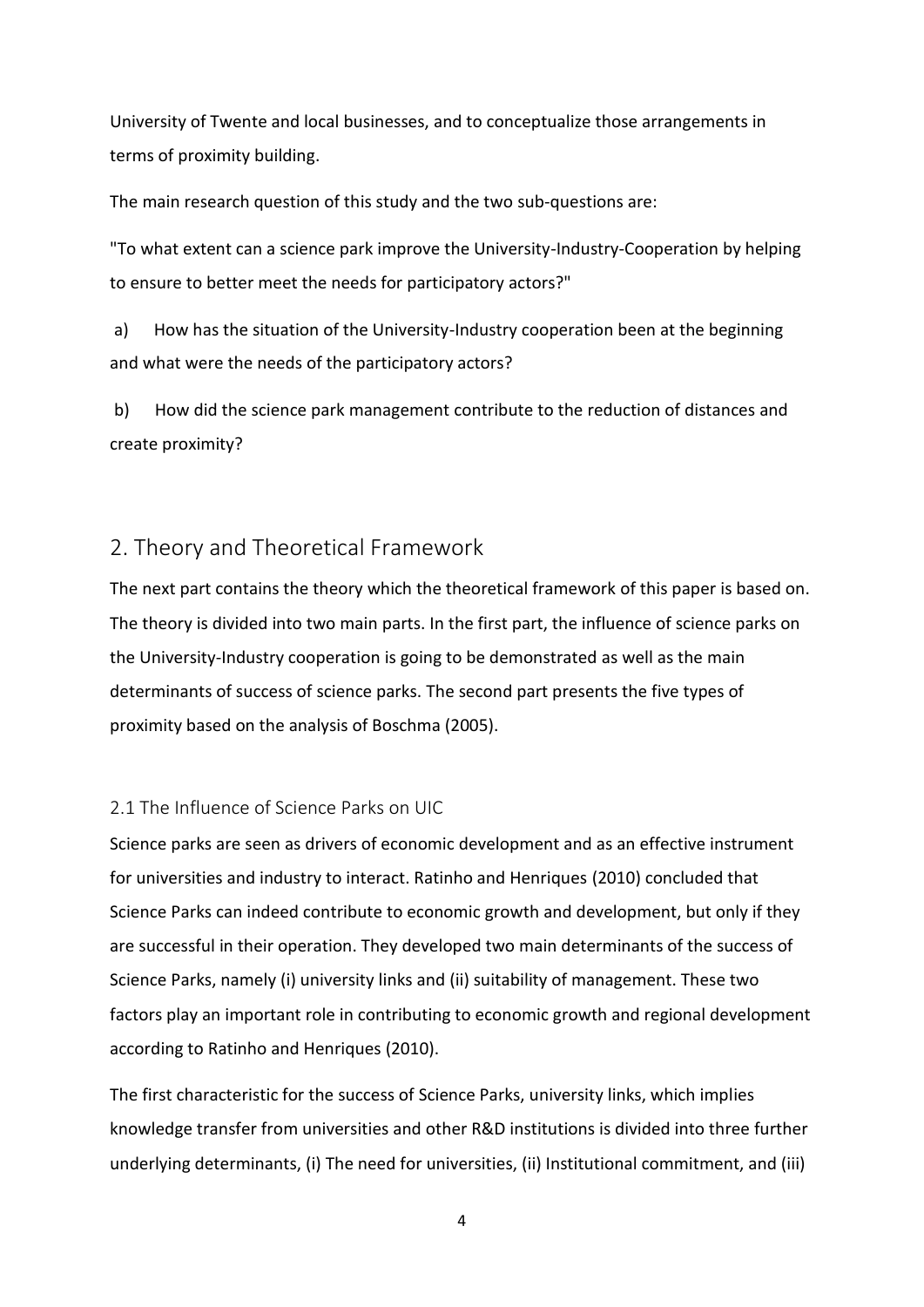Nature of the university. The exploration of Ratinho and Henriques (2010) includes that spatial closeness of universities and companies is not a crucial contributor to the strength of the links of UIC, but effectiveness of these links is. Furthermore it is stated that the presence of academic spin-offs contribute to an improvement as well as the aspect to be effective in the field of science and technology in order to have a successful science and technology park. The second characteristic, suitability of management, which was examined contains of the sub-determinants (i) The management profile, (ii) The services, and (iii) Innovative ideas. The role of management of a science park was analyzed as essential for the success of Science Parks. Therefore specific expertise is required, because of complex processes, e.g. technology transfer (McAdam et al., 2005) and business development processes. In addition to that SPs have to fulfill demands of various other actors, because of the aspect that SPs are often part of a regional economic development strategy (Hackett and Dilts, 2004). Because of these it is indispensable that a SP manager has to be a scientist, a politician, and a business man with the ability to communicate effectively and to interact with different actors of the local innovation system in order to guarantee a successful UIC (EIB, 2006). In the second sub-determinant, services, it is written that four services should be provided to companies located in a science park, namely (i) incubation schemes, (ii) shared infrastructure for work and leisure, (iii) flexible premises allowing companies of all sizes to dwell in, and (iv) promotion of tenants through the image and reputation of the park. Furthermore, for a successfully functioning of a Science Park new smart and efficient ideas a necessary (Ratinho and Henriques, 2010). According to Ratinho and Henriques (2010) the theory that SPs can contribute to the economic growth and regional development was confirmed, but only if the characteristics and success factors, mentioned above, are fulfilled. By meeting the mentioned requirements SPs can help to improve UIC. However, it is often the case that many barriers between universities and companies exist that hinder a successful cooperation between these two actors. These barriers can be conceptualized on the basis of Boschma's (2005) five types of proximity, geographical, cognitive, organizational, institutional, and social proximity. A science park can function as a mediator between these two parties and reduce the lack of proximity by its contribution.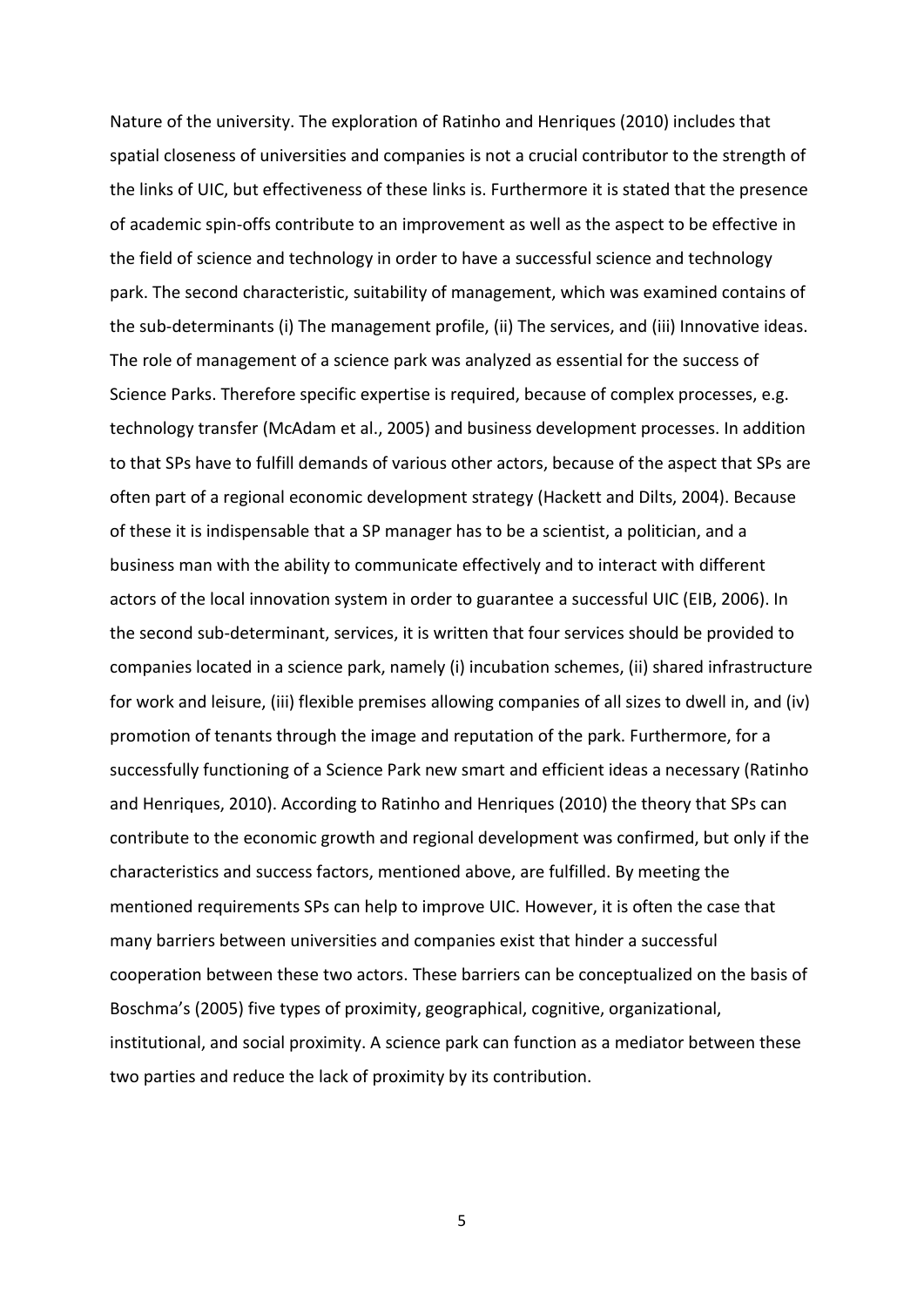#### <span id="page-8-0"></span>2.2 Introduction to a successfully functioning cooperation

Boschma (2005) defines it as "the spatial or physical distance between economic actors, both in its absolute and relative meaning." As already mentioned, geographical proximity, so the spatial closeness, facilitates the knowledge exchange (affe et al. (1993) and Audretsch and Feldman (1996) and, therefore, the cooperation between partners with different backgrounds. Although, not only knowledge exchange is necessary, also interactive learning plays an essential role in a successful cooperation and interactive learning can only take place if the university and the companies are located in the same region or even better in the same municipality Maskell (2001).

According to Simon (1955) it is not possible for actors to act to the best, because of 'cognitive constraints' due to the fact that all participants of the market are behaving according to bounded rationality. In order to minimize uncertainty and insecurity businesses develop routines and routinized procedures and processes, especially in the research and knowledge creation process (Boschma, 2005). As a consequence it is often the case that firms do further research on the knowledge that is already existing. Hence, the creation of knowledge and innovation is mostly conducted in firms with a large base of specific tacit knowledge (Boschma 2004). This situation creates differences concerning potential and interactive learning between various stakeholders of a network or within an organization. Therefore, the result is the remaining existence of cognitive differences (Antonelli, 1995). Antonelli (2000) further argues that knowledge is divided among different stakeholders. Although, it is of high importance to bring the dispersed parts of knowledge together and to share the several knowledge parts between all participatory stakeholders due to the fact that successful knowledge creation and effective innovation depends on the combination of different and complementary abilities in an complex heterogeneous network. Hence, it is of essential importance to combine and share tacit knowledge as well as the different capabilities (Nooteboom, 2000).

However, the pure access of tacit knowledge is not enough in order to get an effective and efficient cooperation and development. An effective transfer of tacit knowledge can only take place if all participatory actors are able to understand, interpret, and to efficiently use it (Cohen and Levinthal, 1990). Perez and Soete (1988) also showed that a negative relationship between a company-own knowledge base and the expenses a company has to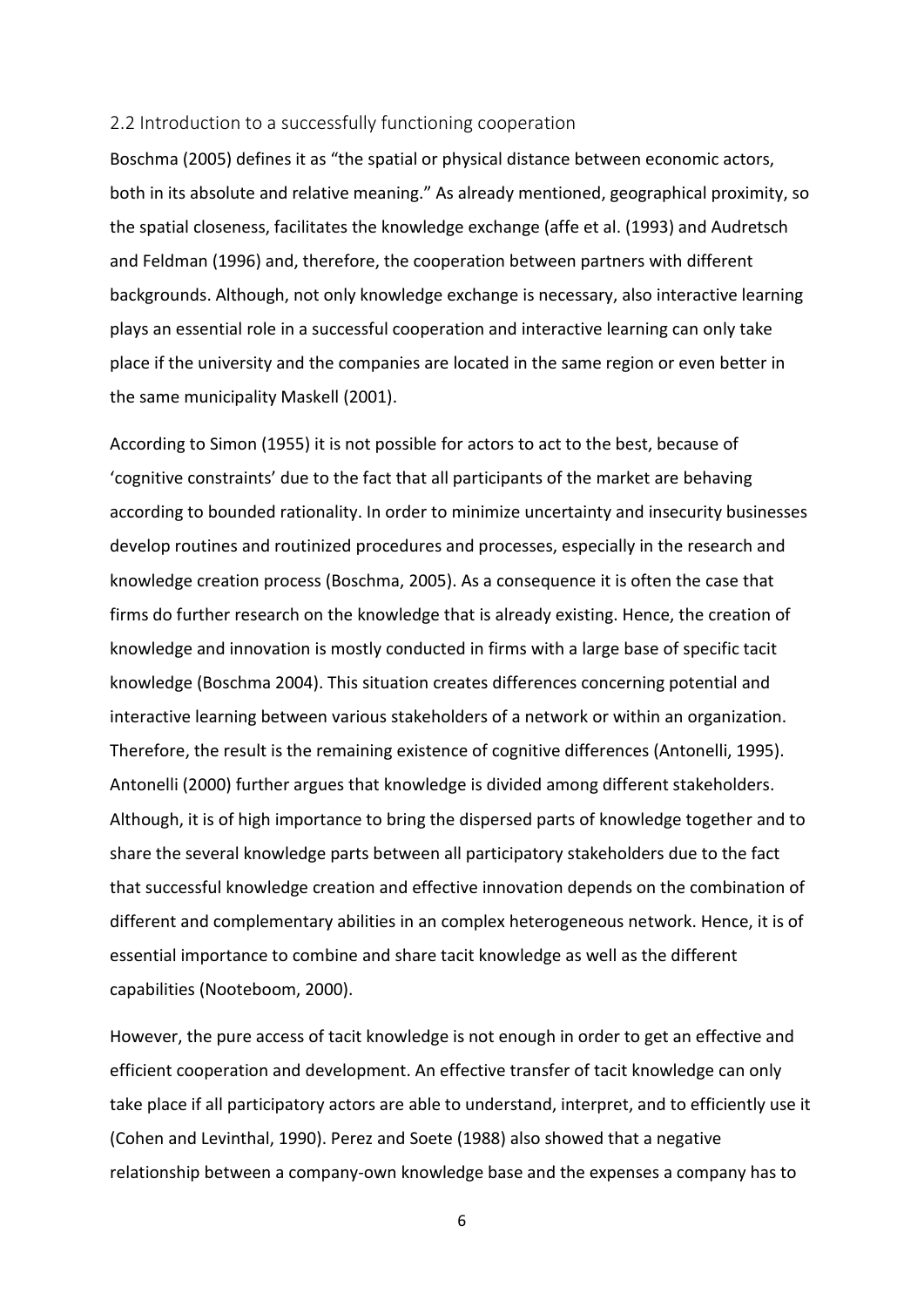spend in order to get the knowledge which is needed for further development and innovation. They argue that there must always be a certain amount of tacit knowledge for every technological innovation, otherwise firms would not be able to proceed because of the existing lack of knowledge.

#### <span id="page-9-0"></span>2.3 Five Types of Proximity

In the following section the theoretical framework is going to be applied specifically on the case of the cooperation between a university and businesses concerning the conduct of common and co-created projects. This section focuses on the more precise explanation of how the five different dimensions of proximity are applied on the collaboration between a university and firms in the organizational network of a science park.

First, geographical proximity, so the spatial closeness, facilitates the knowledge exchange and, therefore, the cooperation between partners with different backgrounds. Geographical proximity can facilitate the other four forms of proximity. For instance, in the case of usage of the same machines, it could be the situation that one of the parties, for instance the party of the university does not have the knowledge to work with a certain machine. Hence, it must be explained how the machine works in order to proceed with the common project. Because of the fact that this would not be possible if there were a large distance between the university and the companies.

Second, cognitive proximity in general means all stakeholders share the same set of believes, ideas, practices and norms. Concerning the situation of the collaboration of a university and firms it emphasizes the formulation of a common problem definition and a common routine. The actors of this paper are students and employees or CEOs of companies that are going to be examined to see how proximity is built in collaborative projects. It is necessary that these actors of the firms and the university have more or less the same knowledge base, so that both parties have the same view and are able to understand and successfully use the transferred tacit knowledge. In order to better understand the view of the other party, the organization of common workshops and meetings, for instance by the management of the Science Park, would be a helpful measure to give each other an understanding of their view and to exchange their ideas.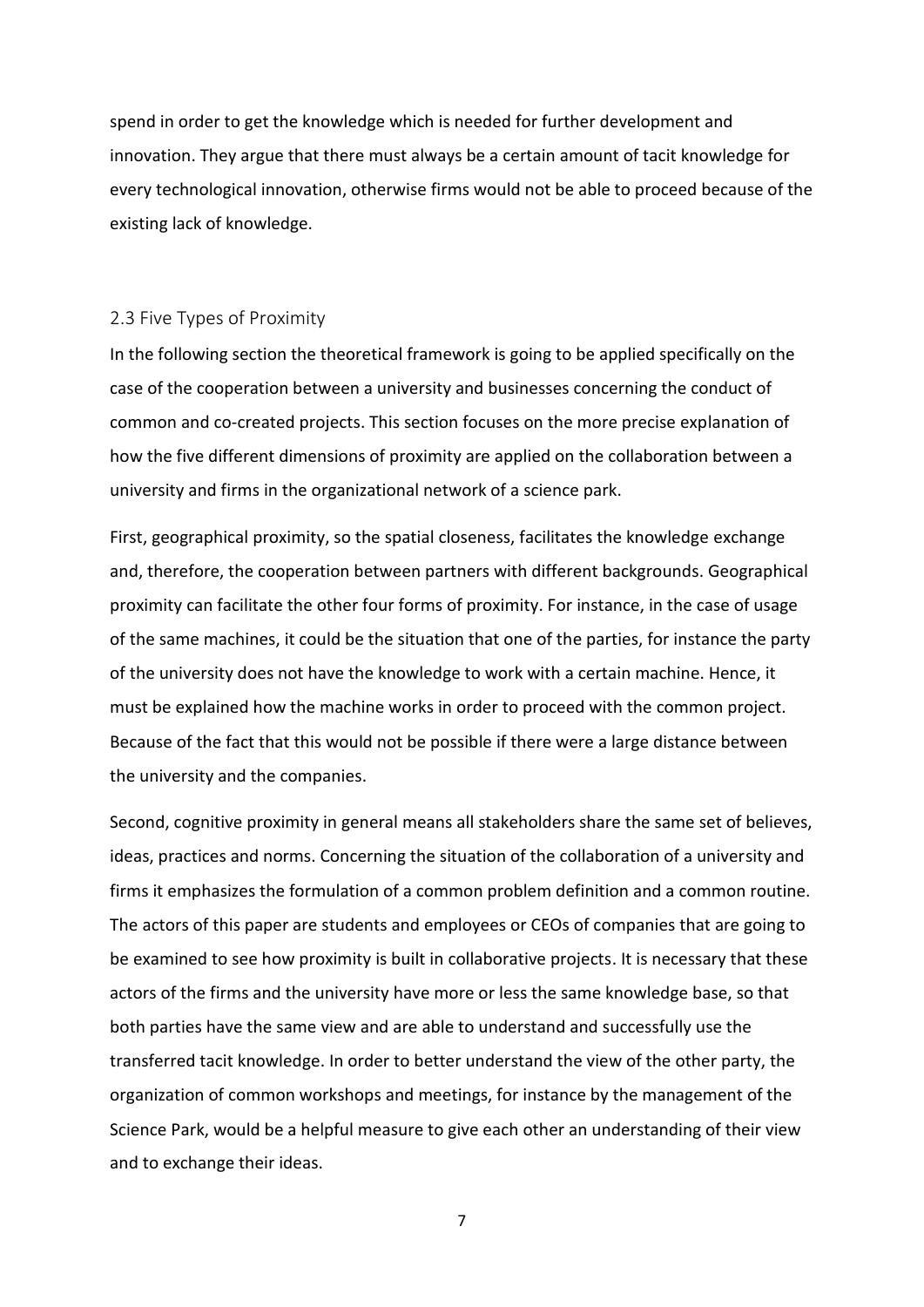Third, organizational proximity can be seen as the capacity to understand each other's goals and to respect those. Concerning the University-Industry-Cooperation it is often the case that the two participatory actors have differing goals. The researchers of the university who take part in a co-created project want to create new knowledge and publish whereas the actors from the side of the companies want to develop a new product in a short amount of time and to make profit. As a consequence of the diverse goals, a timescale-mismatch can be found. Hence, it is essential that both parties accept the diversion of the goals and to convert the organizational routines of each party into a shared working plan concerning the process of the project, to secure all parties can achieve their goals. As already mentioned above, all stakeholders have to realize and to be able to work with the differing goals of both sides. This can be done through communication and determination of those goals.

Fourth, in the case of high personal trust it is referred to the dimension of social proximity. Social distance is present if the personal relationships between the researchers of the university team and the stakeholders from the side of the company affects the project and the process of the project in a negative way because of mistrust in personal relationships based on negative personal experiences with each other for instance the disrespect of an agreement or the misuse. A distinction can be made between functional and friendship social proximity. Functional social proximity is defined as trust in the partner to be able to work on the project. Whereas friendship social proximity defines the feeling on a personal basis to the person (Caniëls et al., 2014).

Fifth, institutional proximity refers to the macro-level and to the institutional framework all stakeholders are involved in. So, institutional proximity is linked to common routines, established practices, and rules or laws that regulate interactions. In the case of the University-Industry-Cooperation, rules and regulations which are created by the institutional framework, so by the management of a science park, can affect the procedures of the cooperation. A positive example of how Science parks can contribute to cooperation is the situation of Finland until the 1980. It was the case that universities were not capable to own private companies which complicated the cooperation with other companies. The ecosystem of a science park then was able to give the solution for that complication. In order to create institutional proximity for this situation those kind of barriers have to be removed. This can be done by the creation of 'free-trade-zones' in which both stakeholders have the possibility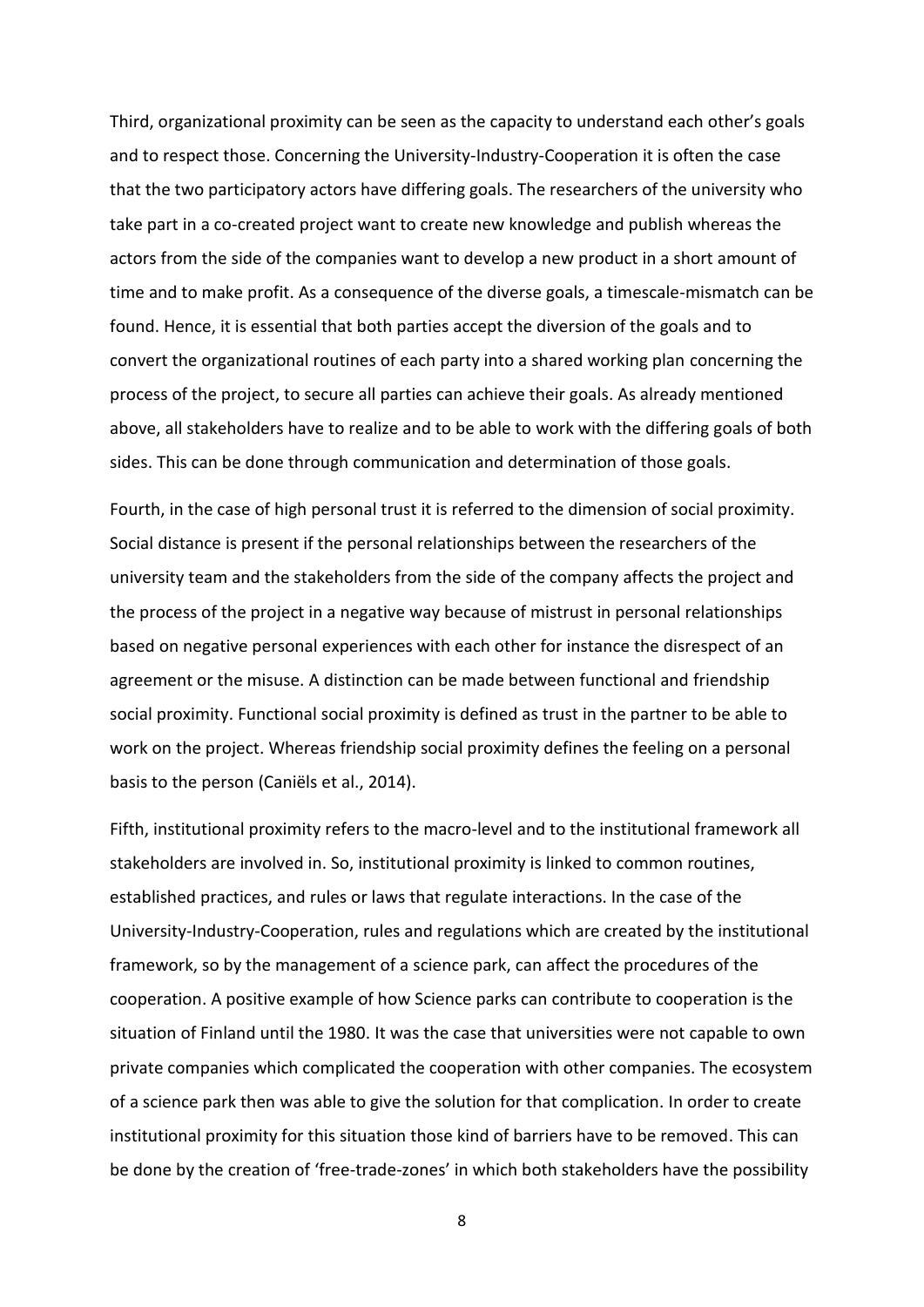to slightly bypass the institutional regulations. In addition to that the science park management should, in case of a lack of institutional proximity change the current way which institutions are working in, monitor the projects in order to be able to better understand both sides, and to be able to empower entrepreneurs and research groups.

Because of the fact that this would not be possible if there were a large distance between the university and the companies. However, the part of geographical proximity is only addressed to a small extent, because the University of Twente and the companies are already located close to each other in the Kennispark.

#### 2.4 Further implementation of proximity and their interdependency

However it is not possible that the application of successful approaches by other regional actors is only done through geographical proximity, because geographical proximity does not automatically arise the other types of proximity. Even if geographical proximity simplifies collaboration between universities and businesses (Malecki and Oinas, 1999).

This stresses the necessity of cognitive proximity, so that involved actors have access to new knowledge to further improve their development. Although, the company-own knowledge base should be relatively close to the new tacit knowledge to be able to understand and, especially, to apply the received knowledge (Boschma and Lambooy, 1999). Cognitive proximity enables all actors of a network with a, to a certain extent, shared knowledge base and common specialist knowledge to learn from each other and, hence, to effectively improve and strengthen their own development (Nooteboom, 2000).

Organizational Proximity is, as well as cognitive and geographical proximity, crucial for a successful University-Industry-Cooperation and therefore organizational practices for interactive learning. According to Boschma (2005) organizational proximity is seen to be beneficial for innovation and mutual and interactive learning. Furthermore, Boschma (2005) states that a common knowledge and competence base is an essential factor mutual learning. He further states that the creation of knowledge and a common knowledge base is depending on the coordination of the exchange of complementary knowledge of the various involved actors between each other. Networks, for instance, are a typical organizational arrangement which serve as a way of coordination of knowledge transactions and are,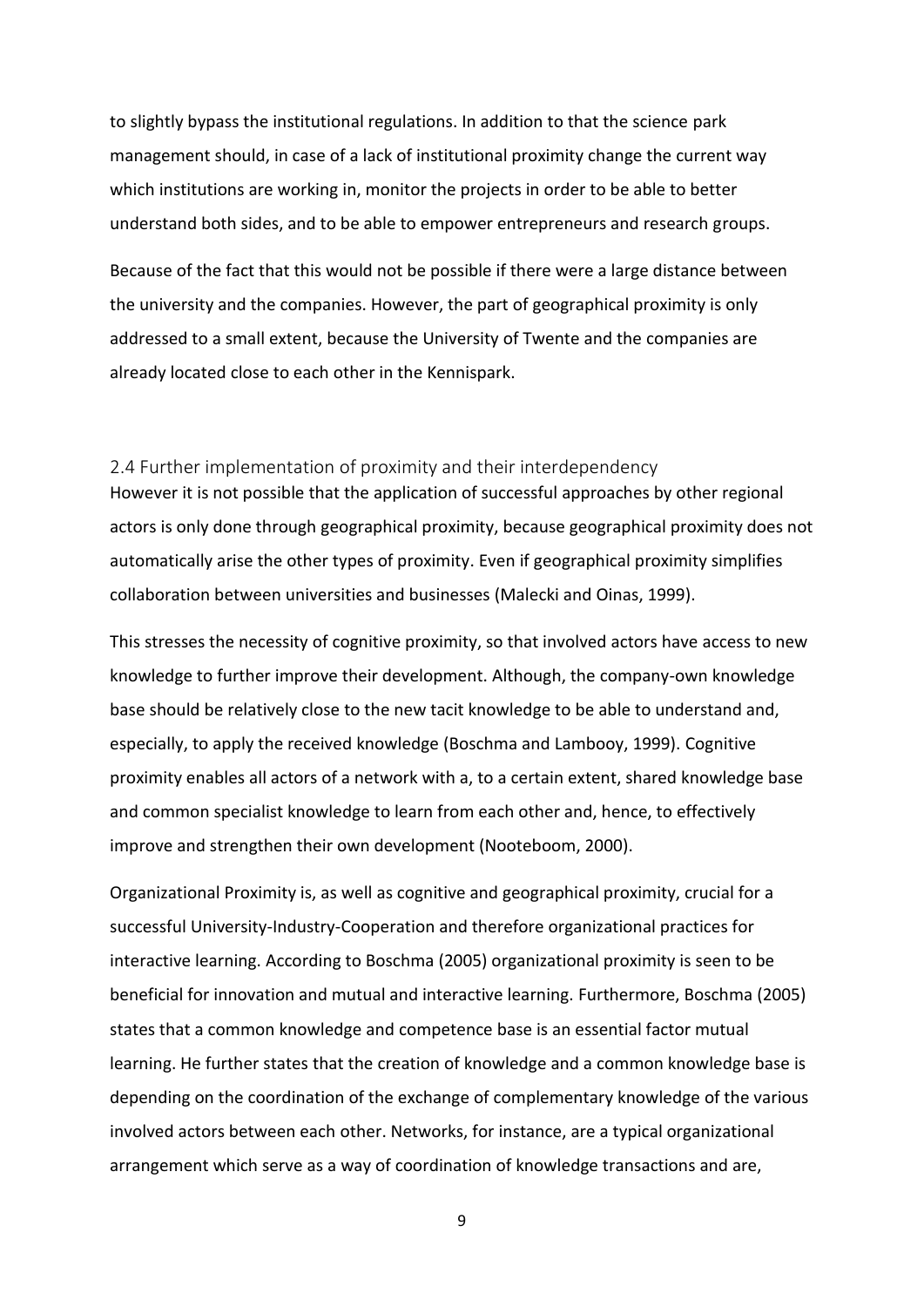additionally, "vehicles" which allow the exchange of information and knowledge (Cooke and Morgan, 1998). According to Gilly and Torre (2000) organizational proximity is described as "the same space of relations" which are based on successful "interactions of various nature" as well as similar connections in which the involved actors are sharing the same knowledge. Organizational proximity is divided into two different types, namely inter-organizational relation of similarity and intra-organizational relation of membership (Kirat and Lung, 1999).

Boschma (2005) defines organizational proximity as a "set of interdependencies within as well as between organizations connected by a relationship of either economic or financial dependence / interdependence within a network" and further described as "the extent to which relations are shared in an organizational arrangement, either within or between organizations". Important features of organizational proximity are, hence, the 'rate of autonomy' and the 'degree of control' in organizational networks or arrangements. Low organizational proximity means for instance the lack of ties between independent actors, so between universities and firms in this case, or only weak ties for instance loose networks, e.g. flexible networks (Boschma, 2005). One problem of low organizational proximity is the aspect of uncertainty that is produced by new knowledge creation. Hence, strong control mechanisms are necessary in order to solve this kind of problem as well as hierarchical organization or close relationships between all involved stakeholders (Boschma, 2005). He further argues that strong ties are indispensable, because of the fact that the transfer of complex knowledge demands for constructive feedback. According to Hansen (1999) the transfer of specific knowledge of product development projects is stimulated by strong ties in an organizational arrangement and not by weak ties.

Boschma (2005) states that economic relations are always related and, furthermore, dependent on social ties. This means that economic outcome is affected by social relations. He further states that the better and the more socially related the ties and networks are, the better is the interactive learning and, hence, the better the performance and the innovation of all involved stakeholders (Boschma, 2005). Due to the factor that weak social ties, or a large social distance, can hinder interactive and mutual learning, as well as successful innovation. Boschma (2005) defines social proximity as "socially embedded relations between agents at the micro-level". According to the definition of Boschma (2005) relations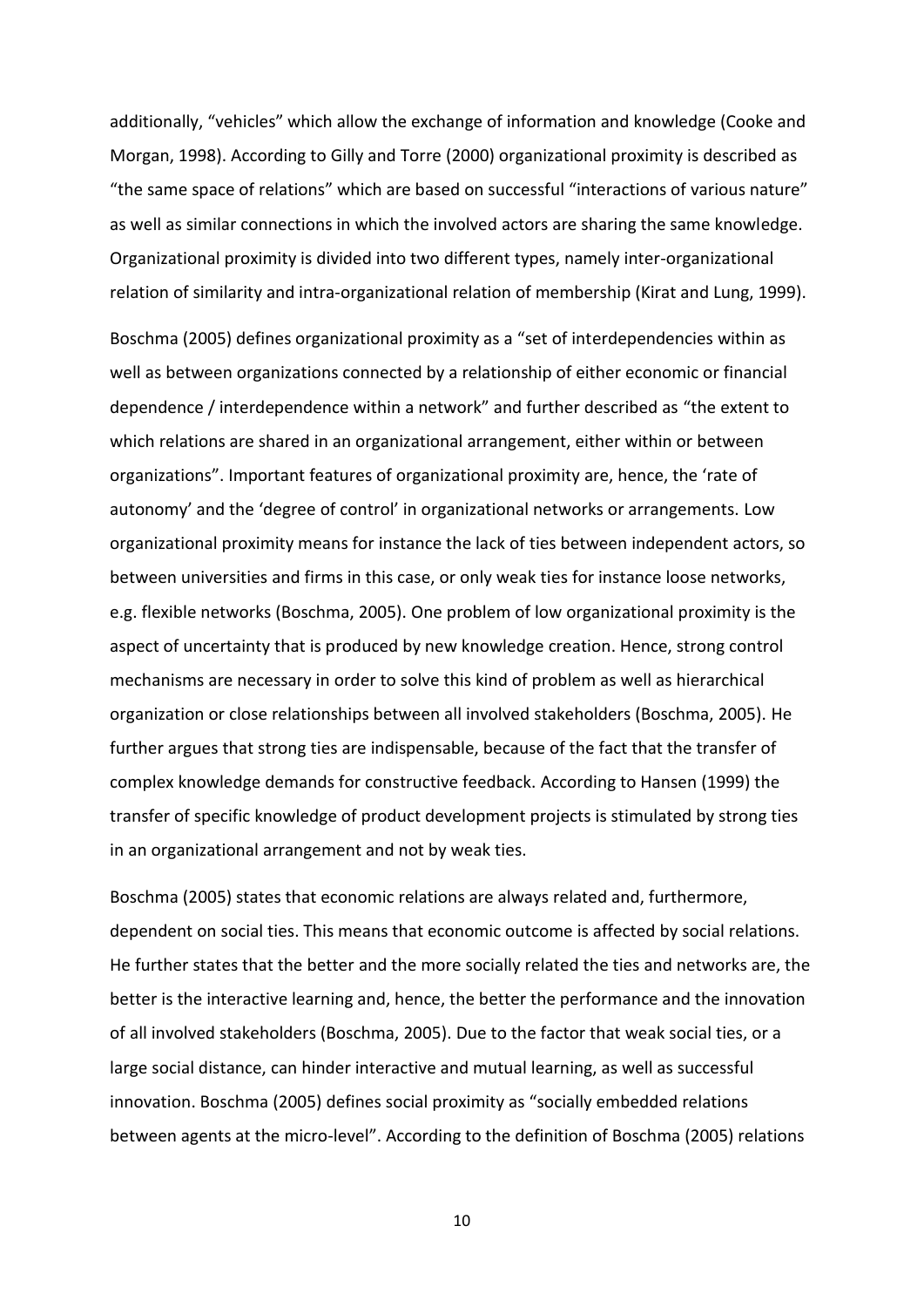between actors are 'socially embedded' when friendship, kinship, and experience which are based on trust are existent.

As already mentioned social proximity is necessary, because of the aspect that interdependent organizations learn from each other and co-innovate. It is proven that social relationships which are based on a high level of trust simplify the exchange of specific and tacit knowledge between different involved organizations (Maskell and Malmberg, 1999). In addition to that social proximity has the effect of a better social and open approach of the so-called 'communicative rationality' and is not only seen as a calculative aspect in order to reduce costs (Lundval, 1993). Furthermore, social proximity has another positive effect, namely the effect to minimize the risk of opportunistic behavior (Boschma, 2005). In order to conclude, social proximity must be part of a good University-Industry-Cooperation, because mutual learning and a successful cooperation can only be present if both participatory actors trust each other on a social basis.

In contrast to the social proximity which takes place between the different stakeholders at the micro-level, institutional proximity, related to the institutional framework, takes place at the macro-level. Institutional proximity implies a common set of values (Boschma, 2005). Institutions are defined as "sets of common habits, routines, established practices, rules, or laws that regulate the relations and interactions between individuals and groups" by Edquist and Johnson (1997). Boschma (2005) further evaluates that institutions reduce transaction costs and the presence of uncertainty by supporting collective action. Institutions can be divided into two different types, formal and informal. Formal institutions are laws and other regulations for instance, whereas cultural norms and habits stand for informal institutions. However, both types have an influence on the coordination of common actions by the various parties that are involved in the cooperation. Hence, institutions have an impact on the knowledge transfer, interactive learning, and on innovation (Boschma, 2005).

Institutional proximity implies first economic actors that share the same set of values and cultural habits, and second are acting according to the same institutional rules (Zukin and DiMaggio, 1990). Boschma (2005) argues that institutional proximity strengthens interactive learning and innovation, because information is transferred in a better way with the presence of cultural proximity and a common language, due to the fact that a common language, common habits, the same law system with the same regulations concerning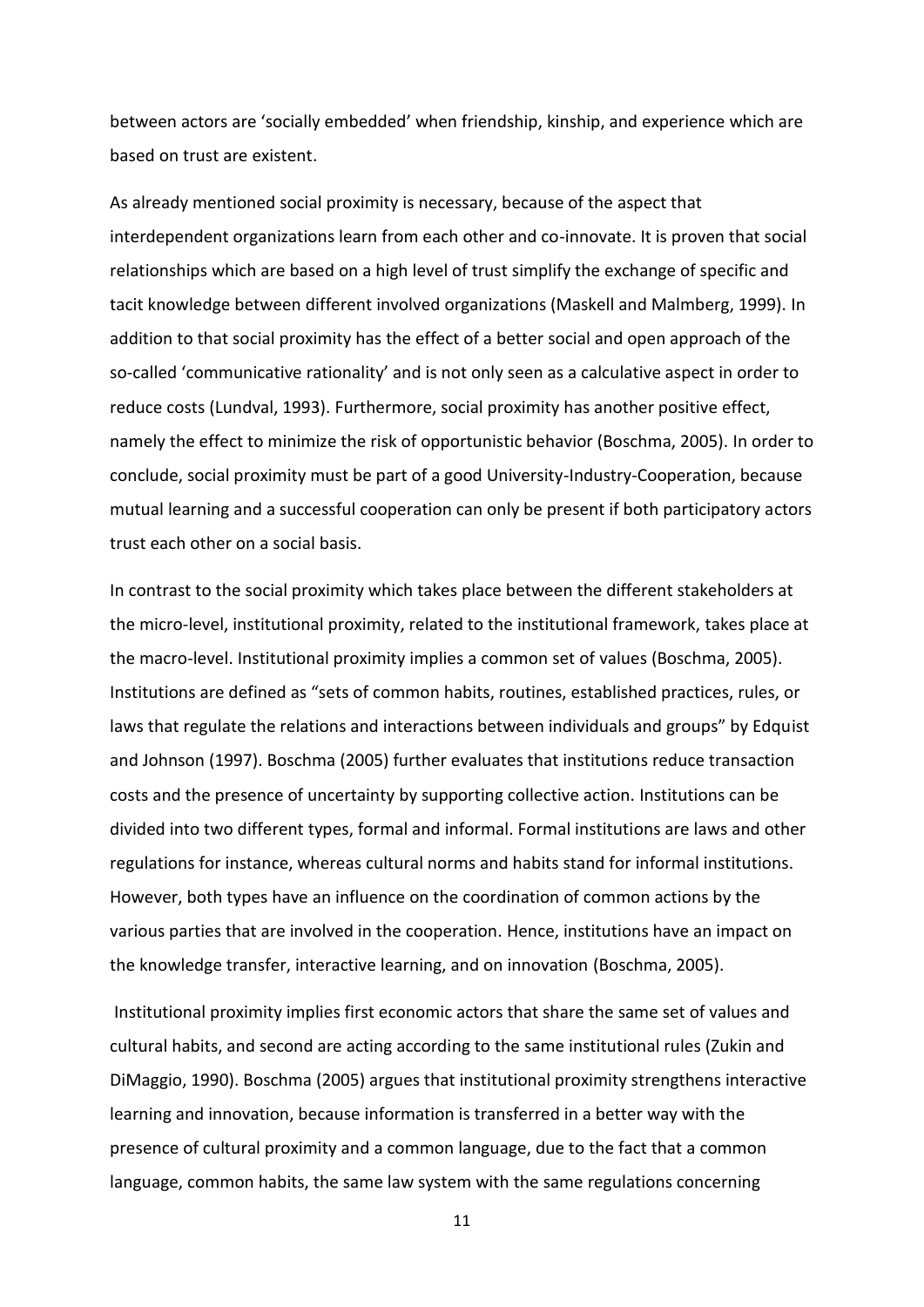ownership and intellectual property has a positive effect on economic coordination and interactive learning. Stable conditions are provided through institutional proximity and, hence, because of stable conditions between various actors of a network, successful and effective interactive learning, leading to innovation, is possible.

Especially the combination of all five dimensions of proximity provides and creates solutions to the severe problem of coordination that hinder an effective cooperation (Boschma, 2005). For instance social proximity may be able to increase cognitive proximity as well as geographical proximity can decrease the lack of social proximity, because of the aspect that short distances enhance social interactions and, hence, stimulate trust between the several partners (Boschma, 2005).

In the previous section, the theory has been presented which the theoretical framework of this paper consists of. The first part illustrated the importance of successful science parks and well-functioning University-Industry cooperation. The second part was the presentation of the five types of proximity that exists and is, hence, of essential importance for the theoretical framework of the paper, because the concepts of proximity are going to be the basis of the analysis of the five situations.

# <span id="page-14-0"></span>3. Methodology

The following chapter on methodology contains an overview about the research methods that have been used, the sources of data and the reasons for the choice made.

#### <span id="page-14-1"></span>3.1 Research Design

The research question implies the understanding about a complex process and does not have the intention to prove the existence of a relationship. To answer the research question of the paper, detailed information must be gathered. In order to get these detailed information a case study approach has to be applied as research design with primary qualitative data, secondary qualitative data and observation as data collection methods.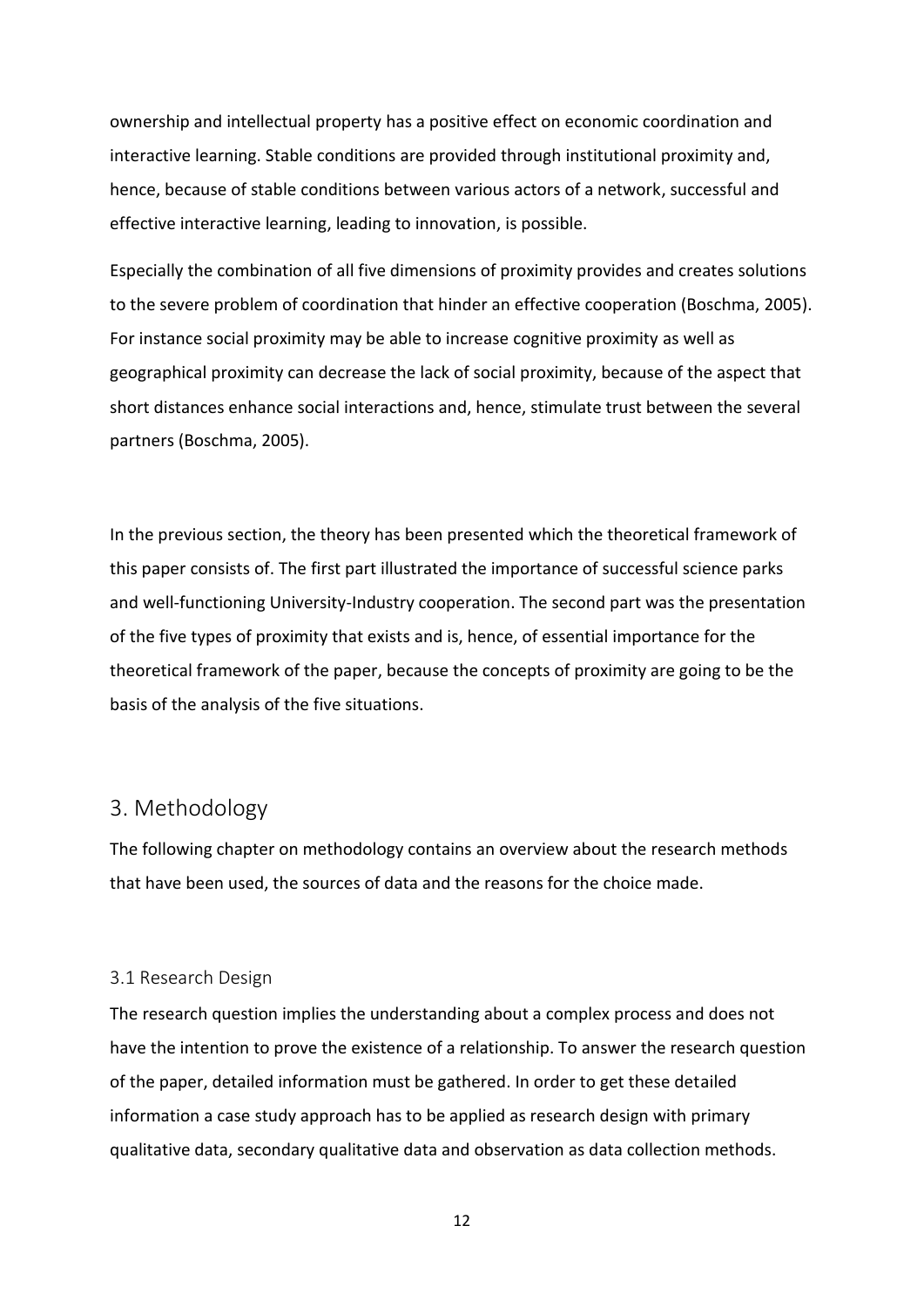To secure a generalization to other places, so to secure external validity of the case study, it is necessary to gather enough evidence, so enough interviews in this case. However, only nine interviews could have been conducted due to a low rate of response to the contact attempts made. The interviewees have been selected on the basis of their position and their background to guarantee an inclusion of all three different parties which need to be considered in this case study. They have been found with the help of the internet and further with the help of other interviewees. As already mentioned, the amount of interviewees is relatively small to get enough evidence for an explanation, however interviewees of all three parties have been interviewed. Hence enough evidence for an exploration of the case could have been gathered and to offer some insight to the topic.

#### <span id="page-15-0"></span>3.2 Methods for Data Collection

In order to collect the data for this cross-sectional case study, a qualitative approach has been used. First, qualitative primary data has been collected with the help of nine face-toface interviews during the end of April until the end of June. Due to the lack of response to the approaches made, it was only possible to get nine interviews. These interviews have been conducted with two students of the University of Twente, three persons from the companies of the science park Kennispark Twente, and with the science park management. Concerning the science park management, the representative of the director has been interviewed as well as another board member, the head of the business development department, and the head of the science shop. Second, qualitative secondary data has been used. The secondary qualitative data was taken from the websites of the Kennispark Twente and from the companies examined. Third, data has been collected through own observations at "The Future of High Tech", an event organized by the science park management.

The interviews that were conducted were semi-structured, which means that they were a mixture of questions that have been developed before the actual interview and questions that were asked in the context of the interview. Hence the interviews were more similar to a conversation determined by the interviewer than static formulated questions. The questions that were asked were mostly open-ended questions, but also some yes-or-no questions in combination with following question which had the aim to specify and clarify the answer if the interviewee.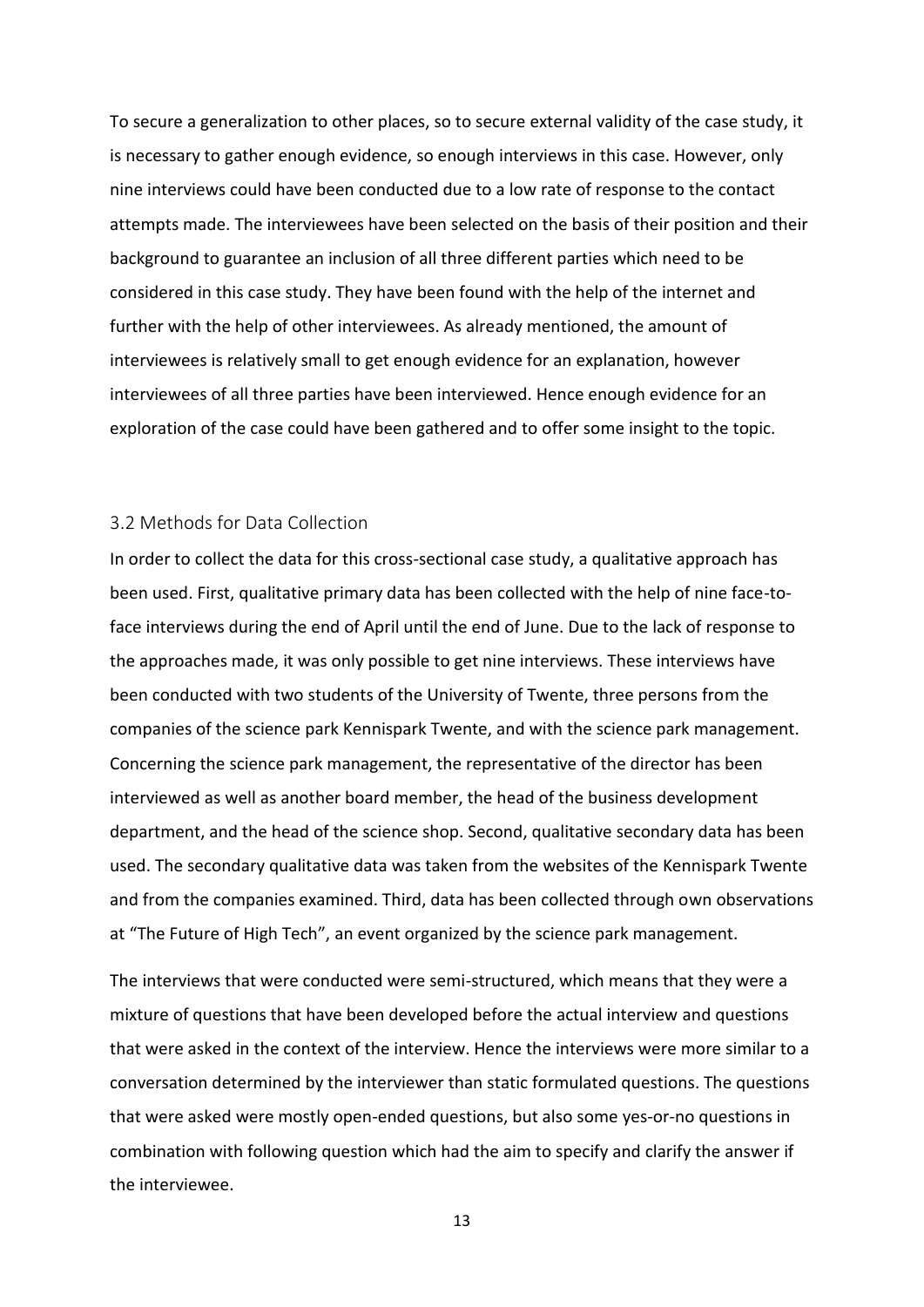### <span id="page-16-0"></span>3.3 Concepts and Operationalization

The main concept of the study is the one of proximity. Proximity is further divided into five different nominal dimensions of the concept, geographical, cognitive, organizational, social, and institutional. In order to be able to measure these dimensions and finally the concept variables have been developed to define them. These variables can be found in the table below.

### **Table 1**

| <b>Dimension of the Concept</b> | <b>Variables</b>               | <b>Methods to build</b>      |  |
|---------------------------------|--------------------------------|------------------------------|--|
|                                 |                                | proximity                    |  |
| Geographical proximity          | Spatially close, on the same   | Events, affordable rents     |  |
|                                 | campus                         | for offices and laboratories |  |
| Cognitive proximity             | Same knowledge basis, same     | <b>Mediation departments</b> |  |
|                                 | norms,                         |                              |  |
| Organizational proximity        | Time-scale mismatches          | <b>Mediation departments</b> |  |
| Social proximity                | Close personal relationships,  | Events                       |  |
|                                 | good personal basis            |                              |  |
| Institutional proximity         | Specific actions undertaken by | <b>Business departments</b>  |  |
|                                 | one of the institutions,       |                              |  |
|                                 | institutional framework and    |                              |  |
|                                 | structures                     |                              |  |

### <span id="page-16-1"></span>3.4 Methods for Data Analysis

Answering the research question will be done by an analyzation of the basis of the five dimensions of proximity with the help of the developed variables.

The type of qualitative data analysis which is going to be used is the narrative analysis. This implies a reformulated and shortened version of the stories presented by the different interviewees. Although, only four stories are going to be presented in chapter four due to their primary relevance for answering the research question in addition to own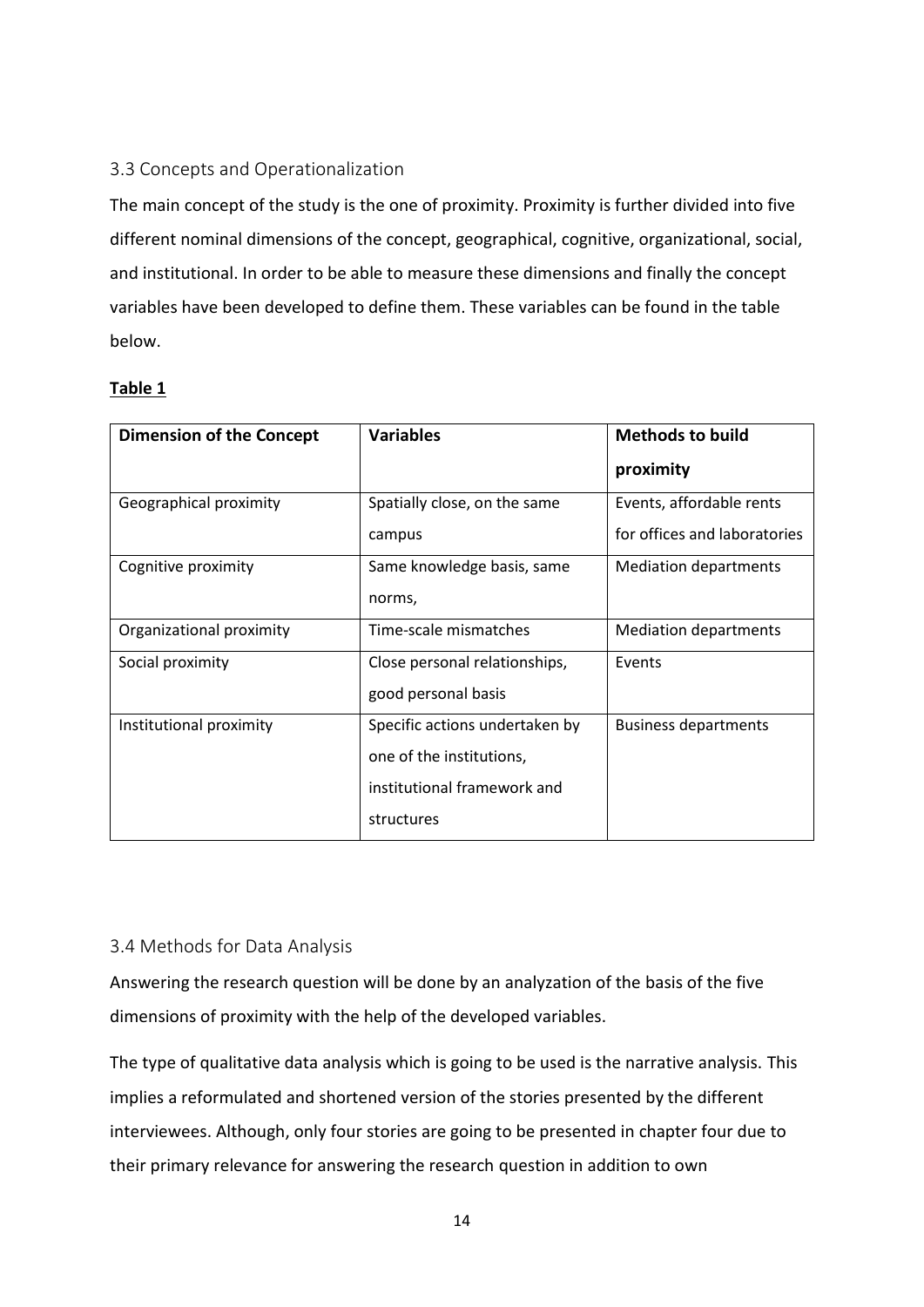observations. In chapter five, the collected data is going to be presented by identifying the variables and by a transcription of what was said to the five types of dimensions of the concept of proximity.

### <span id="page-17-0"></span>4 Case Study

The following chapter contains an introduction to the Kennispark Twente and an overview about all five cases of company A, company B, student C, and student D as well as about the event "The Future of High Tech". These five cases are going to be presented on the basis of their expiration, their problems and their final situation.

#### <span id="page-17-1"></span>4.1 Introduction to the Kennispark Twente

About 400 companies are located in the science park Kennispark with about 6300 employees and additional 3000 positions at the University of Twente. Furthermore, it was described as Best Business Park in the Netherlands in the year 2013 and 60 to 70 new startups develop by students of the University of Twente and Saxion University of Applied science which is also located in Enschede and one of the founders, however the focus of the case study will only lie on the University of Twente as a representative for the academic part (Kennispark Twente, Facts & Figueres, 2016).

The University of Twente has 10,000 students and 3,200 employees. It is a technical university with a specification in the fields of Biomedical-, Nano-, and Information Technologies as well as in the fields of Governance and Behavioral Sciences. The University of Twente is the most entrepreneurial university of Europe and is known for the transfer of scientific knowledge to the business sector and for the high number of spin-off companies (Kennispark Twente, Facts & Figueres, 2016). Because of the reasons that the University of Twente and the Kennispark are well known for their innovative performance the Kennispark was selected as a case for the observation of the reduction of barriers hindering the collaboration between the business sector and the academic sector. Additionally, it was chosen for practical reasons in order to have the possibility to conduct face-to-face interviews with representatives of the science park management, researchers of the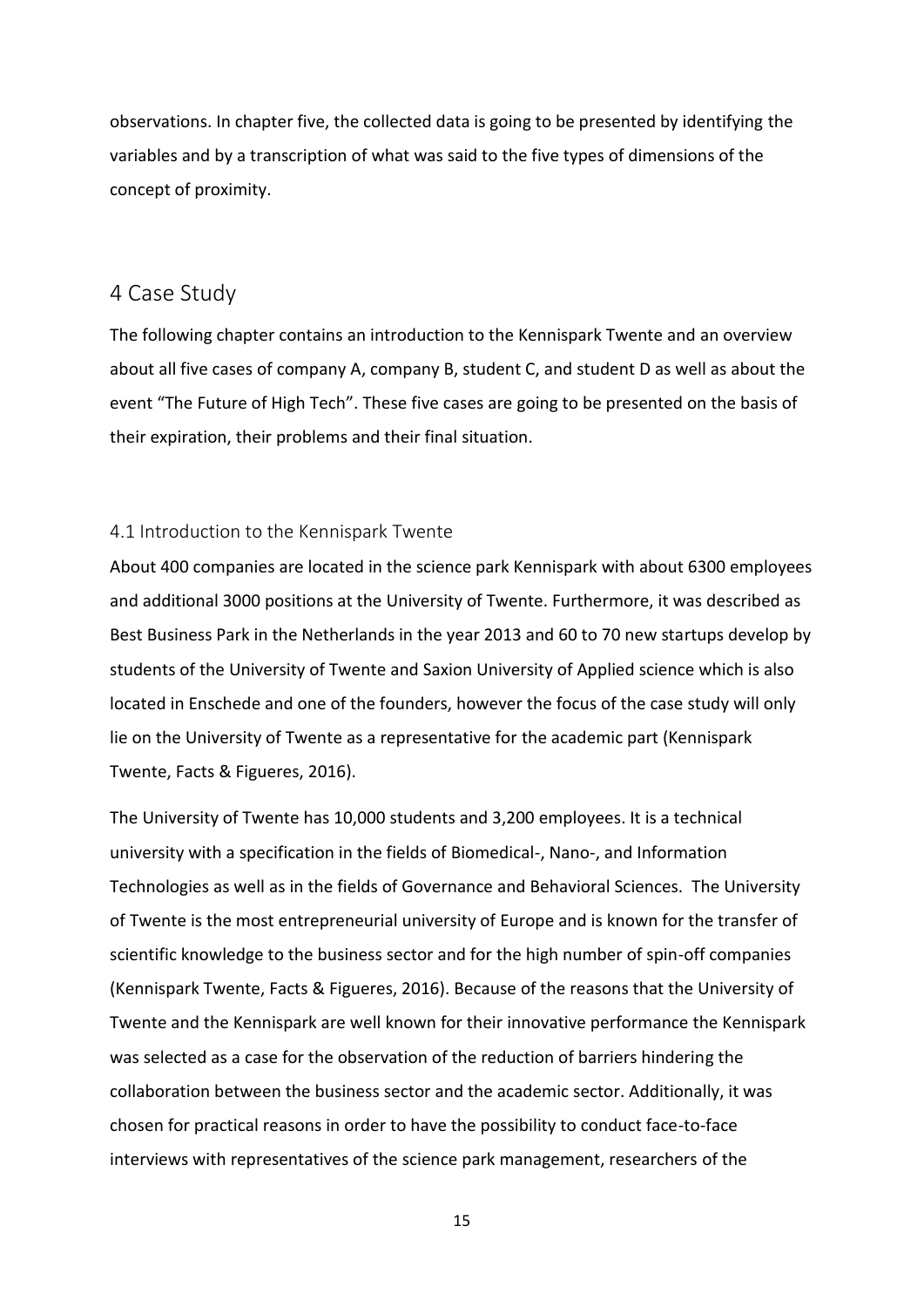University of Twente and entrepreneurs of companies which are located in the Kennispark Twente.

#### <span id="page-18-0"></span>4.2 Company A

Company A was formed by a former student of the University of Twente on the basis of the specialization of a research project. After the formation of company A, the company started a research project together with the University of Twente. The first main problem was the time period. The project was set for a time span of four years. For company A this was a problem because company A wanted short-term projects with a fast development to stay competitive due to new innovation. Staying competitive facilitates making profit relatively immediately after the developed innovation. The Ph.D. student and the other researchers of the University of Twente needed to have a long-term research project in order to get the publications which they need to be successful and to get the academic recognition. The second main problem was that company A was the forerunner at that specific field and the expert for a particular problem whilst the research team of the University had more abstract than practical knowledge and therefore not important for company A. The additional problem was that company A had the impression the research team's goal was the development of generic knowledge instead of innovation knowledge. These divergences lead to a consideration of a termination of the collaboration.

When company was a new startup company, they contacted the science park which helped company A to broaden their professional network consisting of other companies and the university. Company A uses this network at the moment of the conducted in order to find a new suitable partner. Even if the mentioned cooperation was not successful, company had excellent experiences with the science park in general.

#### <span id="page-18-1"></span>4.3 Company B

Company B is a spin-off of the university as well as company A. It was also founded by a former student together with an employee of an already existing company located at the Kennispark Twente in the year 2009. After he has done his PhD, the first founder of the company participated in a research group. Due to the aspect that the professor of that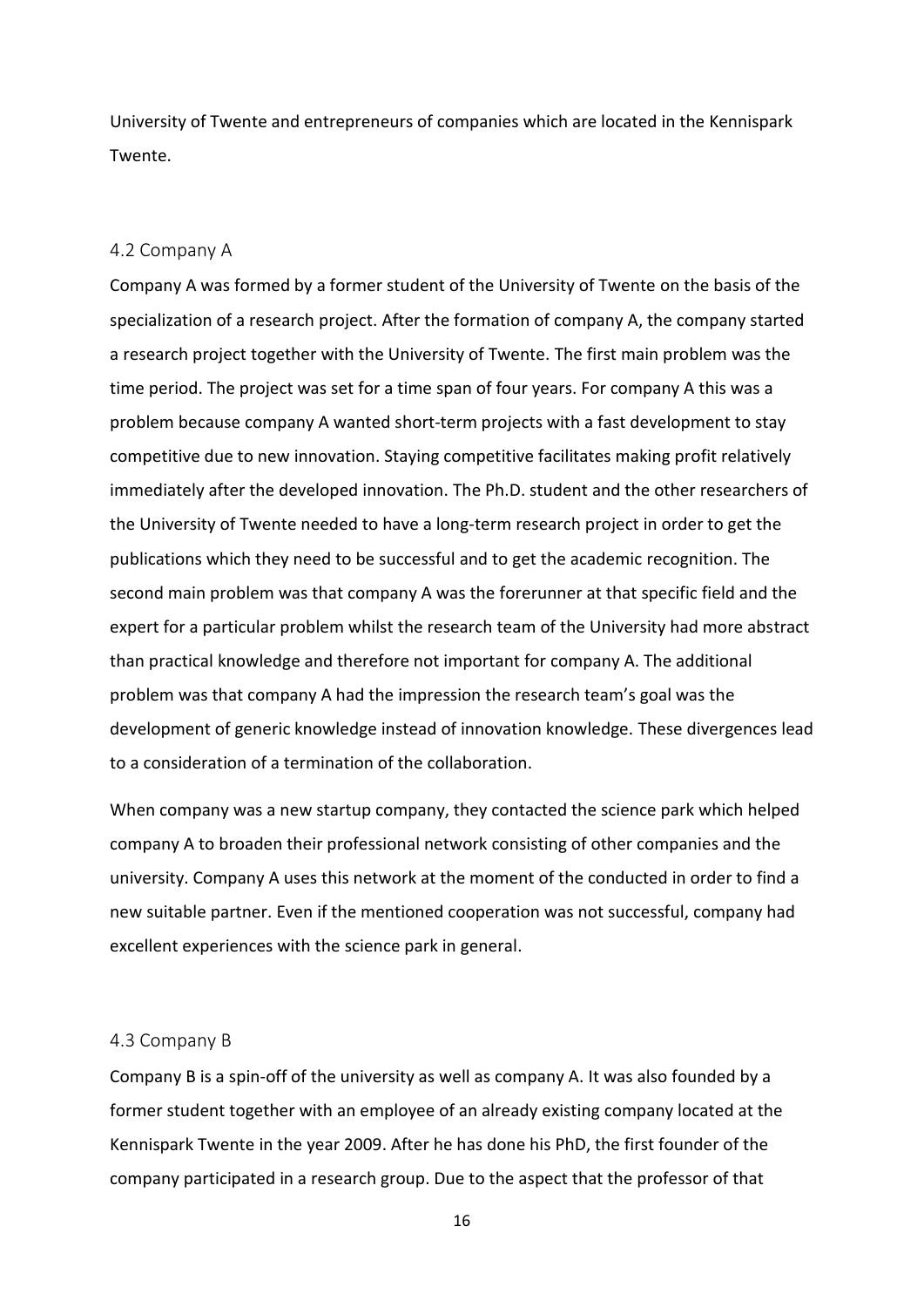research group and he had the same knowledge background and the same research field, they started a development of a new concept. This concept was presented to a company of the Kennispark Twente and which supported the new concept with financial means. The actual realization of the concept and the development of the product was then done together with a PhD student and a postdoc of the university. Due to the fact that the testing of all new products were successful, company B was founded. In the year 2010 the mentioned employee joined company B. After another further development, company B was able to present their achievements to potential customers and, additionally, created their own laboratory at the Kennispark Twente with the help of the science park management by providing financial support and, additionally, by handling created intellectual property in cooperation with the Business Development department of the Kennispark Twente. At the moment, company B is working together with students of the university who do research for their usage and for company B.

#### <span id="page-19-0"></span>4.4 Company C

Company C, a company for energy saving building, of the ecosystem Kennispark Twente went to the science shop, an institution of the science park management, because the company had a specific problem on which research should be done. The science shop then mediated a student of the University of Twente with company C. After the successful mediation, the student visited company in a regular time period and did research for company C and got credits in return. During these meetings compiled work has been discussed as well as further developments and ideas. In this case, some problems concerning organization arose due to the different goals the two stakeholders had. Company C wanted to solve the problem which occurred in order to proceed in their development and to be able to make profit. Whereas the student wanted to get credits for the assignment the student did. The problems which occurred between company C and the student have been solved by an alignment of goals.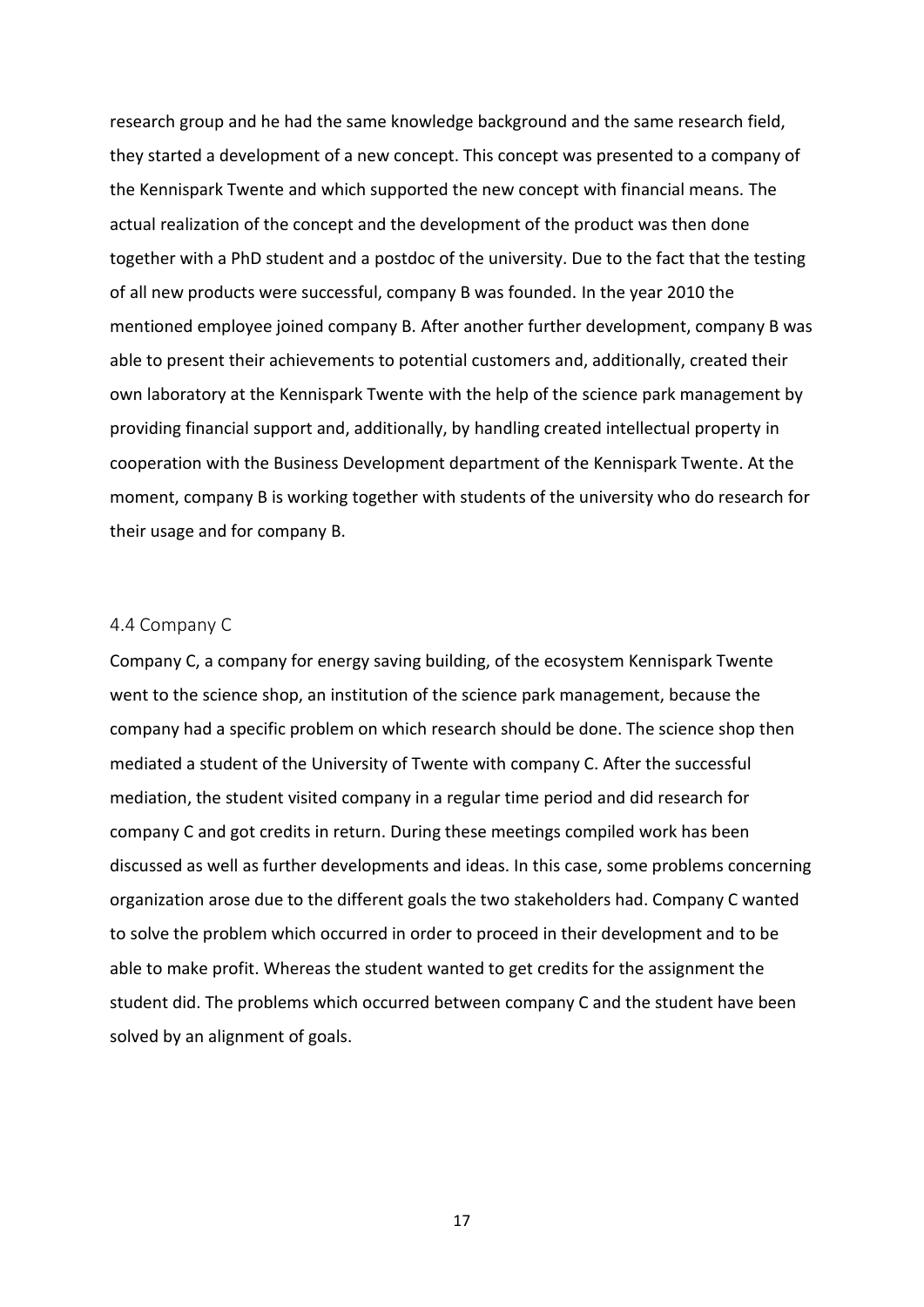#### <span id="page-20-0"></span>4.5 Company D

Company D had a project, company D needed help for. So, company D went to the science shop to get a suitable partner who is able to conduct the project. The employees of the science shop then arranged a connection between company D and a student of the University of Twente. The problem of this case was the missing trust of company D in the abilities of the student. Company D was skeptical about the work attitude and the work practices of students in general and was hence skeptical if the university student could create the wanted result. As a measure of this problem, regular meetings have been arranged. During these meetings discussions took place to clarify the procedure and the outcome of the project. Furthermore, the skepticism of company D concerning the student's abilities has been removed by conferences in which progress and development have been debated.

#### <span id="page-20-1"></span>4.6 The Future of High Tech Event

The event "The Future of High Tech" took place at the 25<sup>th</sup> of March at the campus of the University of Twente in the Waaier building at Drienerlolaan 5 in Enschede. The event started at 10:00 am with an introduction of the director of the science park management. After the introduction, a session was scheduled with several presentations of different speakers for instance representatives of different companies who presented those as well as their products, ideas and developments. The next part of the program were the attendance of two different so-called breakout sessions. The participants could choose between various topics according to their personal and professional interests. The last point of the official program was another session with an award ceremony. Between the official program points a number of breaks took place with a time period ranging from half an hour to one and a half hour. During these breaks food and drinks have been served and these breaks created the possibility to talk with other participants and hence to make new connections and to expand their network. Additionally, booths of companies of the ecosystem Kennispark Twente have been arranged in the socialization area used for the breaks. At the beginning all participants got badges in different colors which all stand for a specific category, for instance "Entrepreneurs", "Investors", "Startups" and "Others".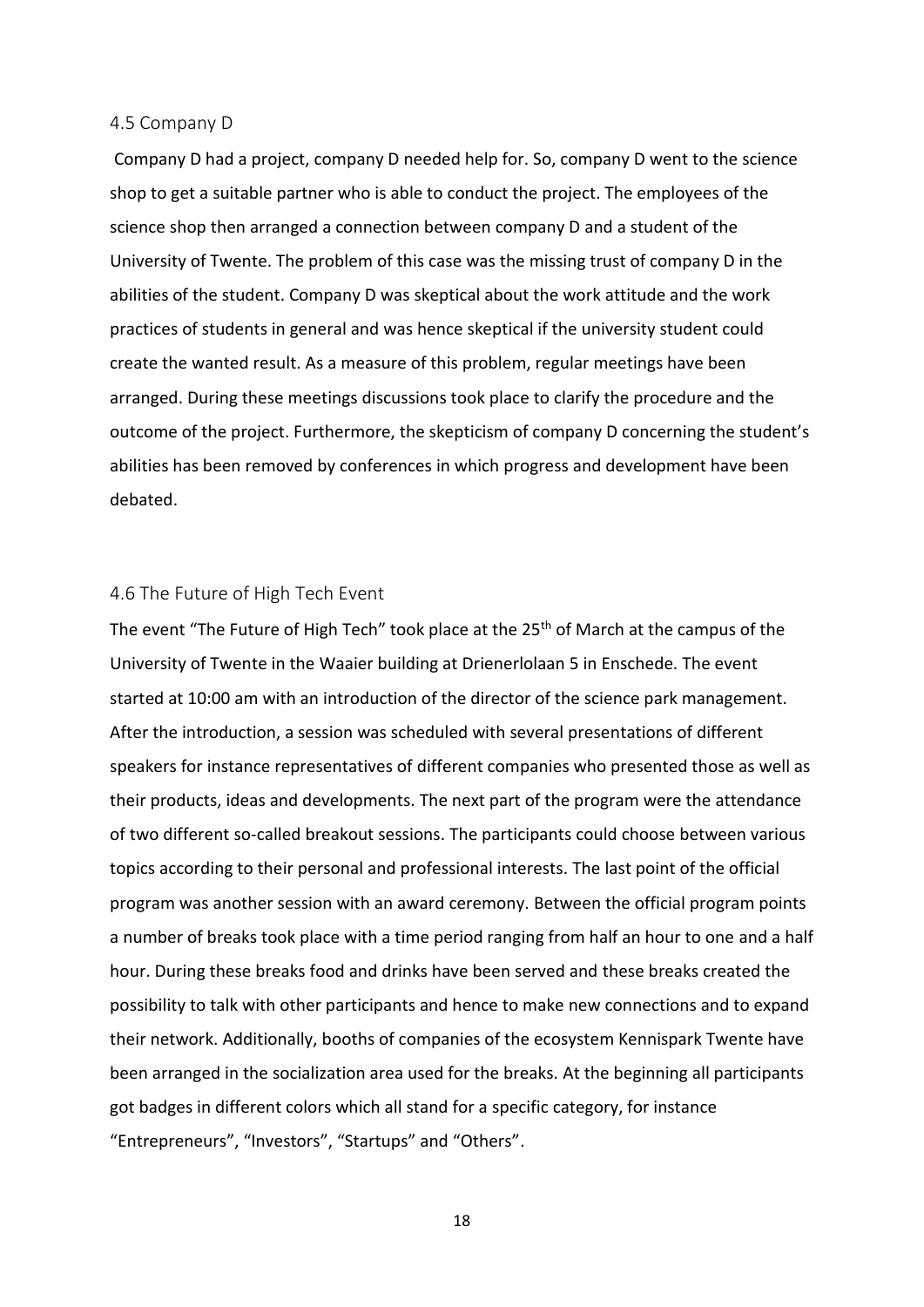

"The Future of High Tech": Networking and socializing during a break

In the section above the cases of University-Industry cooperation and their procedure of the collaboration, so the problems and the results, as well as the way the involved actors have been mediated, and have been presented. This description of the cases was a helpful step for the next chapter, chapter five, and the analysis which is going to be conducted.

# <span id="page-21-0"></span>5 Analysis

#### <span id="page-21-1"></span>5.1 Introduction

In this section, the presented cases of the previous chapter are going to be analyzed on the basis of the theory of chapter three. Hence, the cases are going to be examined according to the five types of proximity of Boschma (2005) which can be found.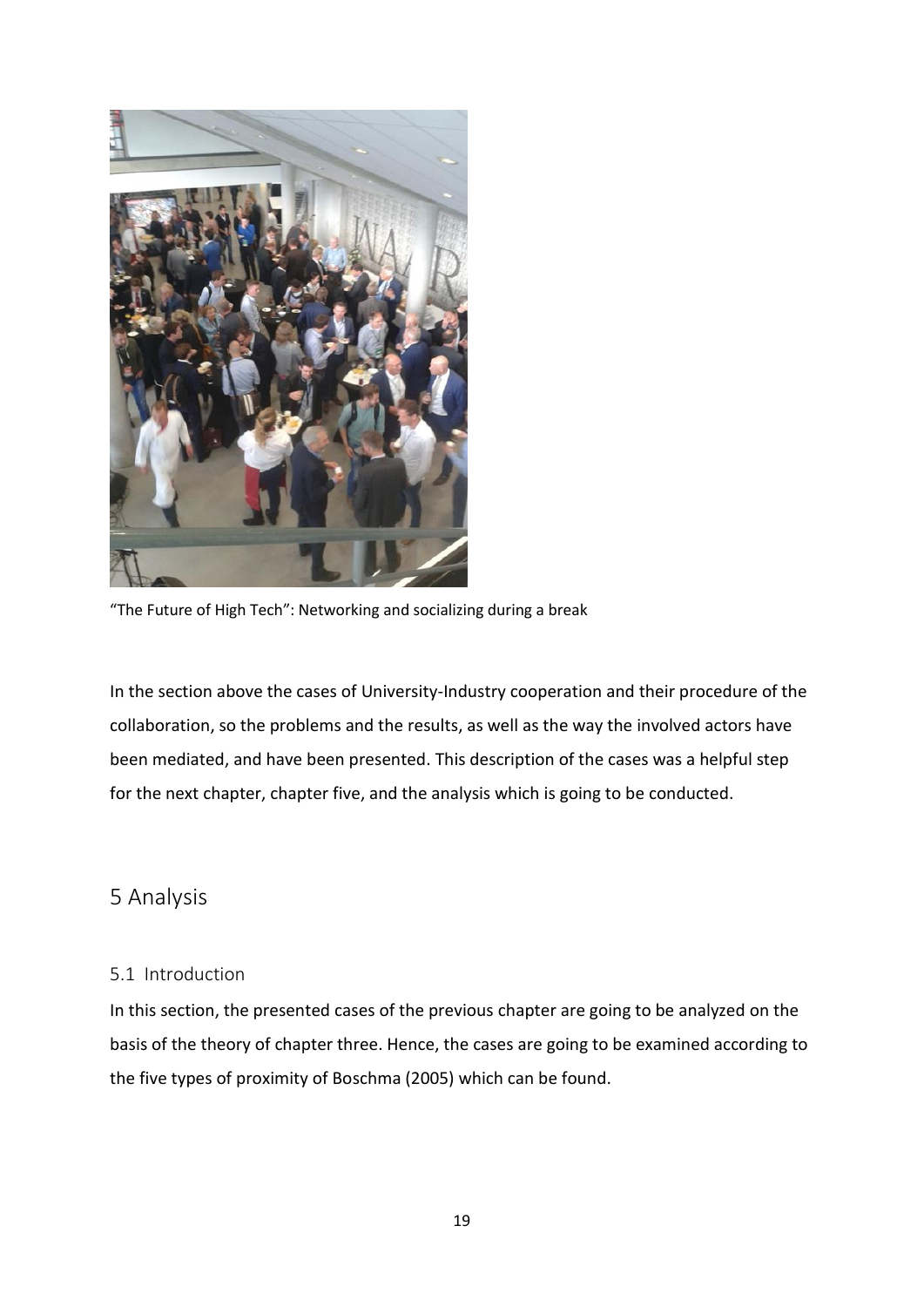#### <span id="page-22-0"></span>5.1.1 Company A

Company A can serve as evidence for various kinds of proximity that were built. On the basis of the conducted interview of section 4 one can see the presence of three kinds of proximity.

Firstly, geographical proximity. The offices of company A is located in the Gallery which is approximately a ten minutes' walk to the research group of the University of Twente with which they have this collaboration.

Secondly, institutional proximity was built. With the help of the science park company A formed a very broad network with various local actors which they are also working with during the beginning of their formation. This network also consists of partners from the university. Additionally, the cooperation with the science park management enabled them to understand the importance of the cooperation with the academic sector to use current research in order to proceed with innovation and hence to be able to meet their needs for making profit.

Thirdly, cognitive proximity has been built through the Future of High Tech event. This type of proximity was experienced by a personal observation. The event created the opportunity to approach for an interview without being rejected because of the minimized distance between the university and the business sector.

#### <span id="page-22-1"></span>5.1.2 Company B

Even if no particular barriers hindered a successful cooperation in the case of company B, various types of proximity have been created.

First, geographical proximity has been created due to the fact that company B is located at the Kennispark Twente, and more specifically, at the High Tech Factory, which is directly at the campus of the University of Twente and spatial close to researchers and other academic stakeholders. This is possible due to the relatively low rents which gives small start-ups the chance to participate in the ecosystem of a science park.

In addition to that, it is a good example of how cognitive proximity can support development. The professor with whom the first project was initiated had the same knowledge background and, hence, also the same "language".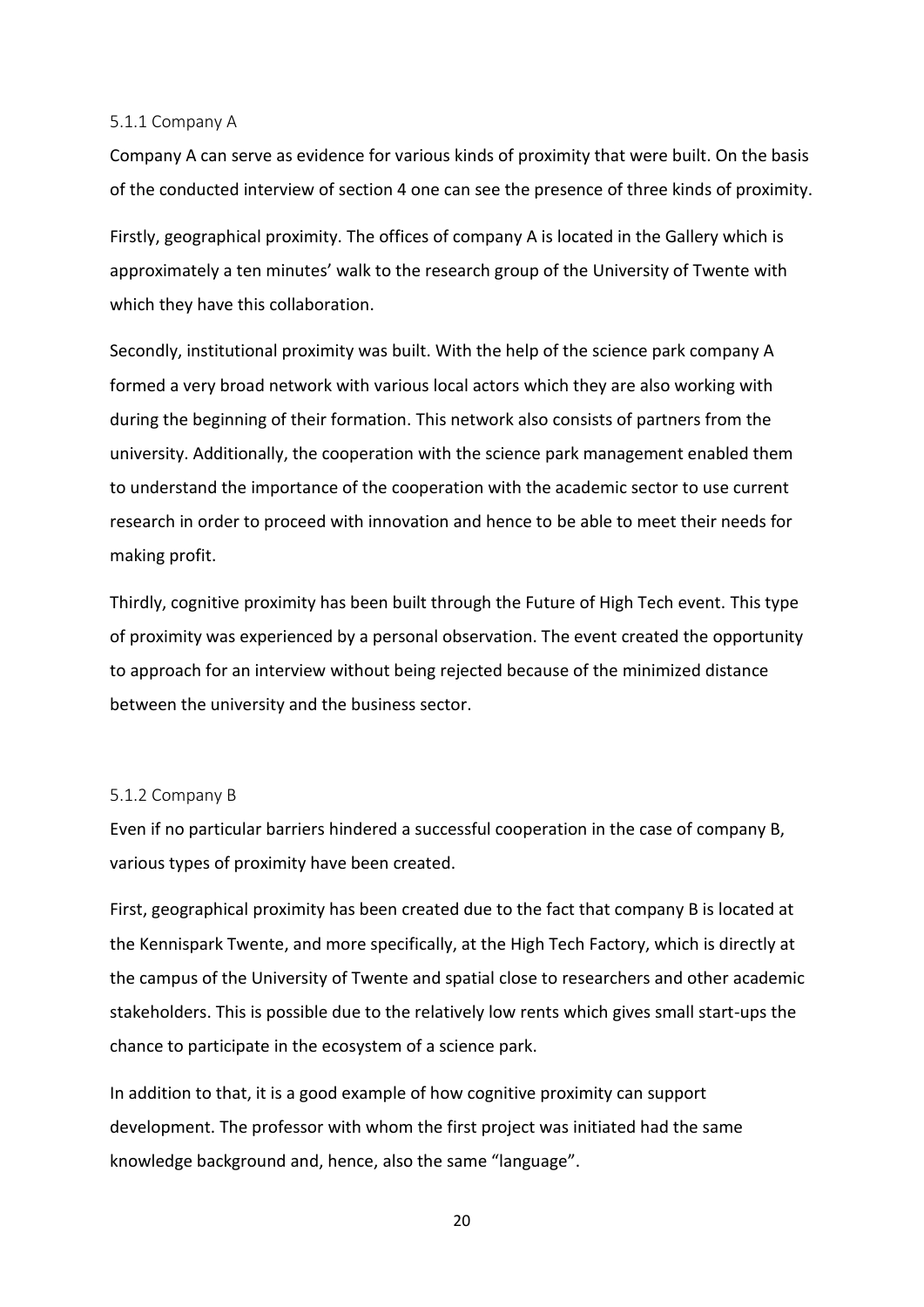Furthermore, institutional proximity is present due to the aspect that the institution science park supported company B and its development as well as further and co-created research through financing the laboratories of company B. institutional proximity was also there due to the network that the founder of company B had. However, this network cannot only be seen as institutional because of the good personal relationship between him and the professor. Therefore, the network also had a social component and, hence, social proximity was present the development of company B and it also contributed to a certain extent to the creation of company B.

Fourth, organizational proximity can be found in case of company B because no mismatches for instance time-scale mismatches or different goals for instance profit and publishing were present in the cooperation of company B with other partners.

Hence, it can be said that in the example of company B all types of proximity can be found.

#### <span id="page-23-0"></span>5.1.3 Company C

The science shop functioned as a mediator in that specific case and created a connection between company C and the student of the University of Twente. Hence, institutional proximity was present, because this mediation was conducted by an institution of the ecosystem science park. Second, due to the successful connection, cognitive proximity can also be found. Namely, through this mediation, two participatory actors with the same professional background and the same tacit knowledge. Third, geographical proximity, was as well as in the previous cases, also there, because of the fact that company C and the building of in which the student was located, were both on the campus of the University of Twente. Hence, the two stakeholders were spatial close with walking distance of twenty minutes maximum. Fourth, organizational proximity, which was first absent has been created, namely by the alignment of the different goals of company C and the student and both stakeholders were still able to benefit from the situation.

#### <span id="page-23-1"></span>5.1.4 Company D

In case of company D, one can see evidence for geographical proximity, because company D is located at the campus of the Kennispark and so is the student who did the project for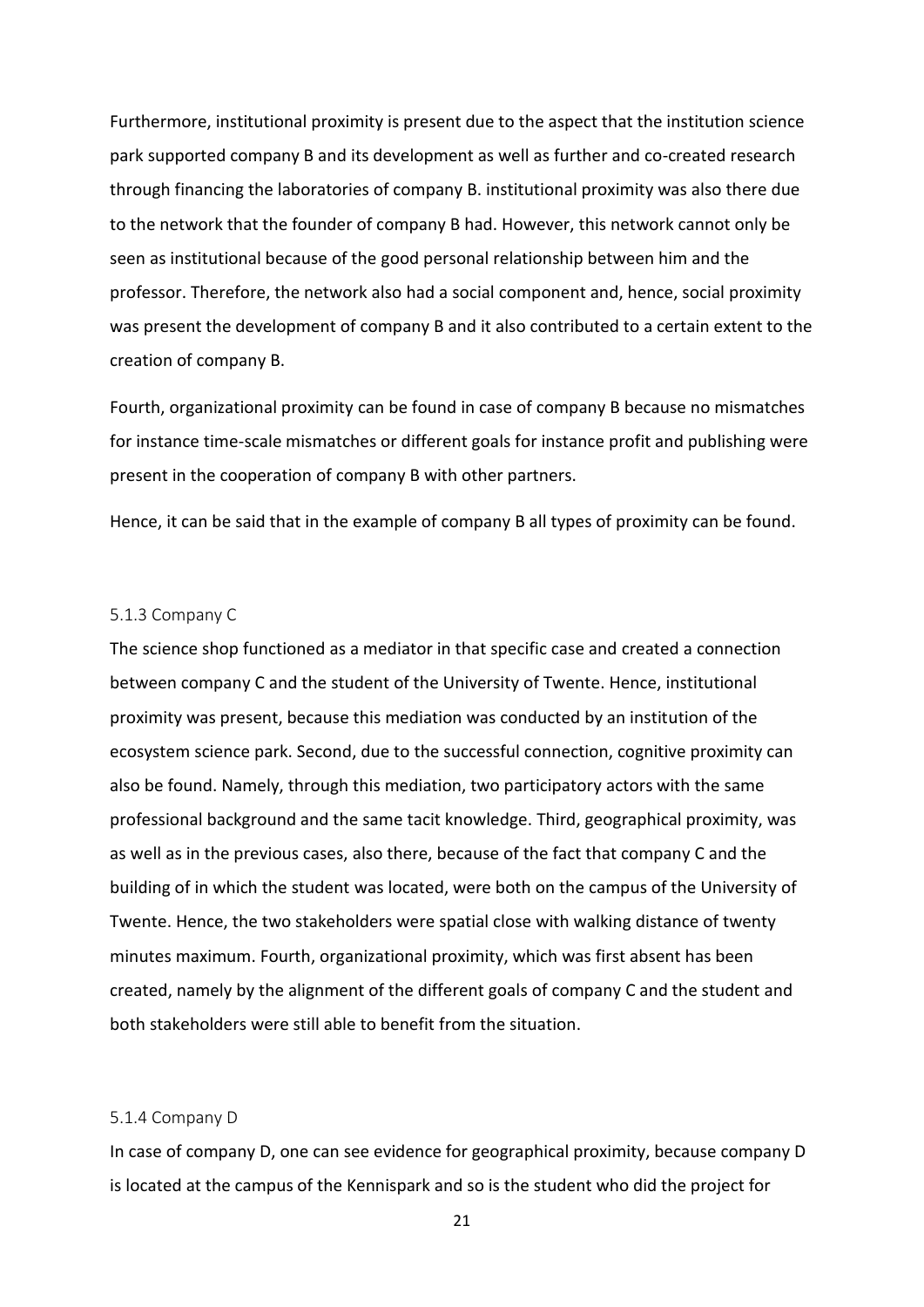company D. Hence both actors were spatially close to the each other. Furthermore, institutional proximity is present in that case, because the science shop which is an institution of the science park played an important role because of its role as a mediator between the academic sector and the industry sector. Additionally, in that specific situation, institutional proximity influenced the presence of cognitive proximity. First, due to its mediation and hence to find partners which are suitable for the needs of the company and second due to all the meetings which took place to find a common basis about the procedures and the result.

#### <span id="page-24-0"></span>5.1.5 "The Future of High Tech" Event

"The Future of High Tech" confirms the claim that social events can build proximity. First, geographical proximity was built because the event brought people from various regions together in one place. Although, the geographical proximity was only created for a short time period it gave all participants the possibility to get connected with other actors and to make further connections for new possible collaborations.

Second, social proximity has been created. Through the breaks which were arranged between every section, a relaxed atmosphere was created simplifying the development of personal trust and social relations.

Third, one can see evidence for cognitive proximity. This event creates the possibility to find partners with the same knowledge background and the same attitude.

The fourth type of proximity which was created by this event is institutional proximity, because it was organized by the institution of the science park management and was, hence, a result of the institutional framework of the science park ecosystem.

Fifth, organizational proximity can also be build. Just like for cognitive proximity, it is also possible to not only find a partner with the same work attitude and knowledge background but also the right one for a project with an certain time frame.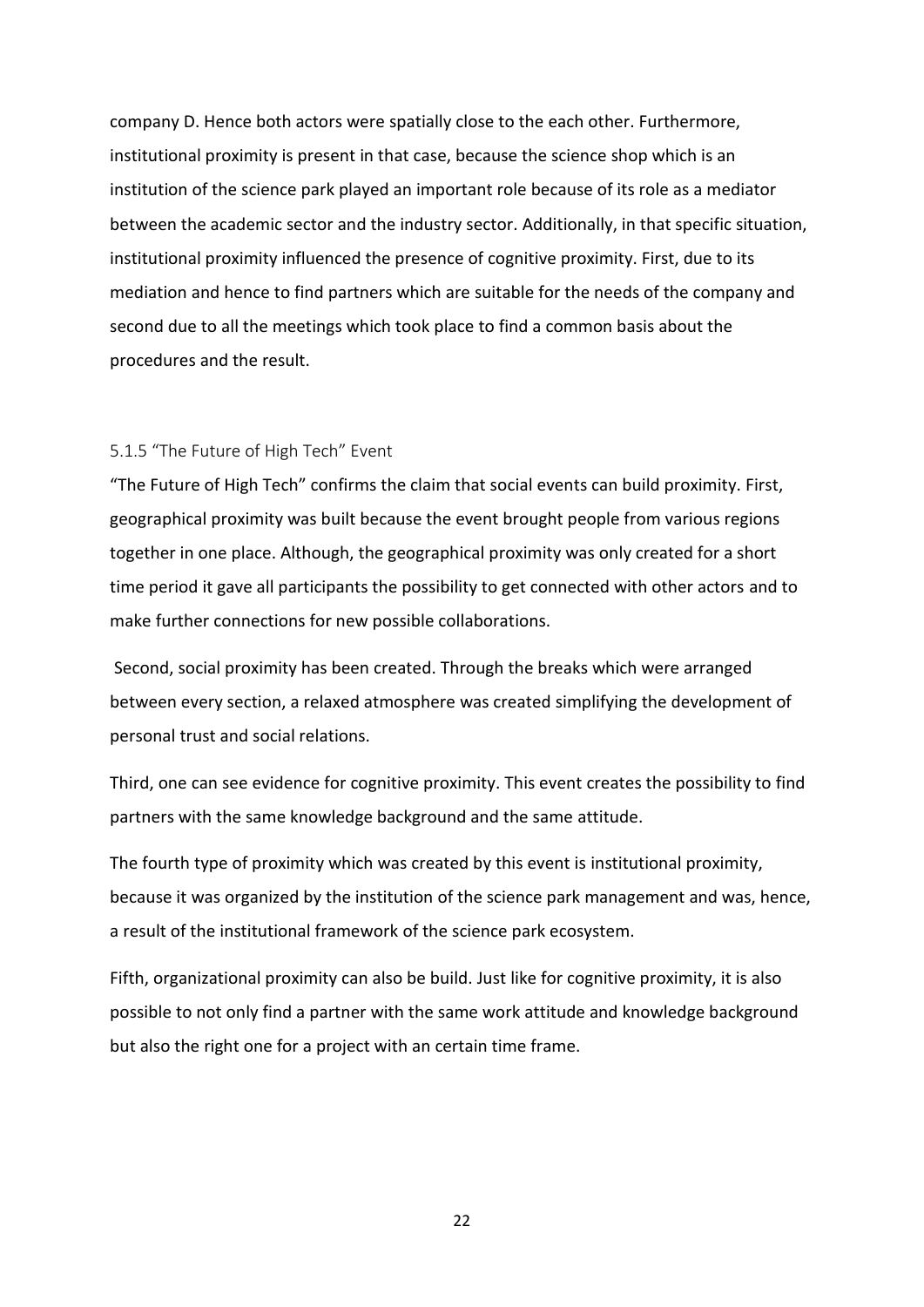In this section, the cases have been analyzed according to the present proximity and it can be said that in all five cases, several types of proximity have been created due to the science park and its actions.

#### <span id="page-25-0"></span>5.2 Proximity Table

In the table below, the types of proximity which were present or have been built during the event or the other processes of University-Industry cooperation are shown.

#### **Table 2**

|                | Company A | Company B | Company C | Company D | Event E |
|----------------|-----------|-----------|-----------|-----------|---------|
| Geographical   | X         | x         | x         | x         | X       |
| Cognitive      | x         | x         | x         | x         | X       |
| Organizational |           | XХ        | XX        |           | x       |
| Social         |           | XX        |           |           | XX      |
| Institutional  | XХ        | X         | XX        | XX        | XX      |

 $x =$  created proximity

Table 2 serves as a summary of the present forms of proximity in each case. So every cross stands for the level concerning the five types of proximity. That means that the amount of crosses is also used to show the importance and the influence each kind of proximity has in the five different cases. So, two crosses then are stating a high effect on the existing cooperation or possible collaborations and an important importance of the future development. One can see that geographical proximity can be found in the all five examined cases due to the fact that all involved partners are located close to each other or are, in the case of the event, at least brought together for a certain time period. Cognitive proximity is also present in all five cases, as well as institutional proximity. Furthermore, institutional proximity plays a very important role on the case of company A, company C, company D and the event E. This means, the science park as an institution was essential for the development for three of the four firms and helped them in a very substantive way to create their own network and to proceed with their progression. As already mentioned the focus of the paper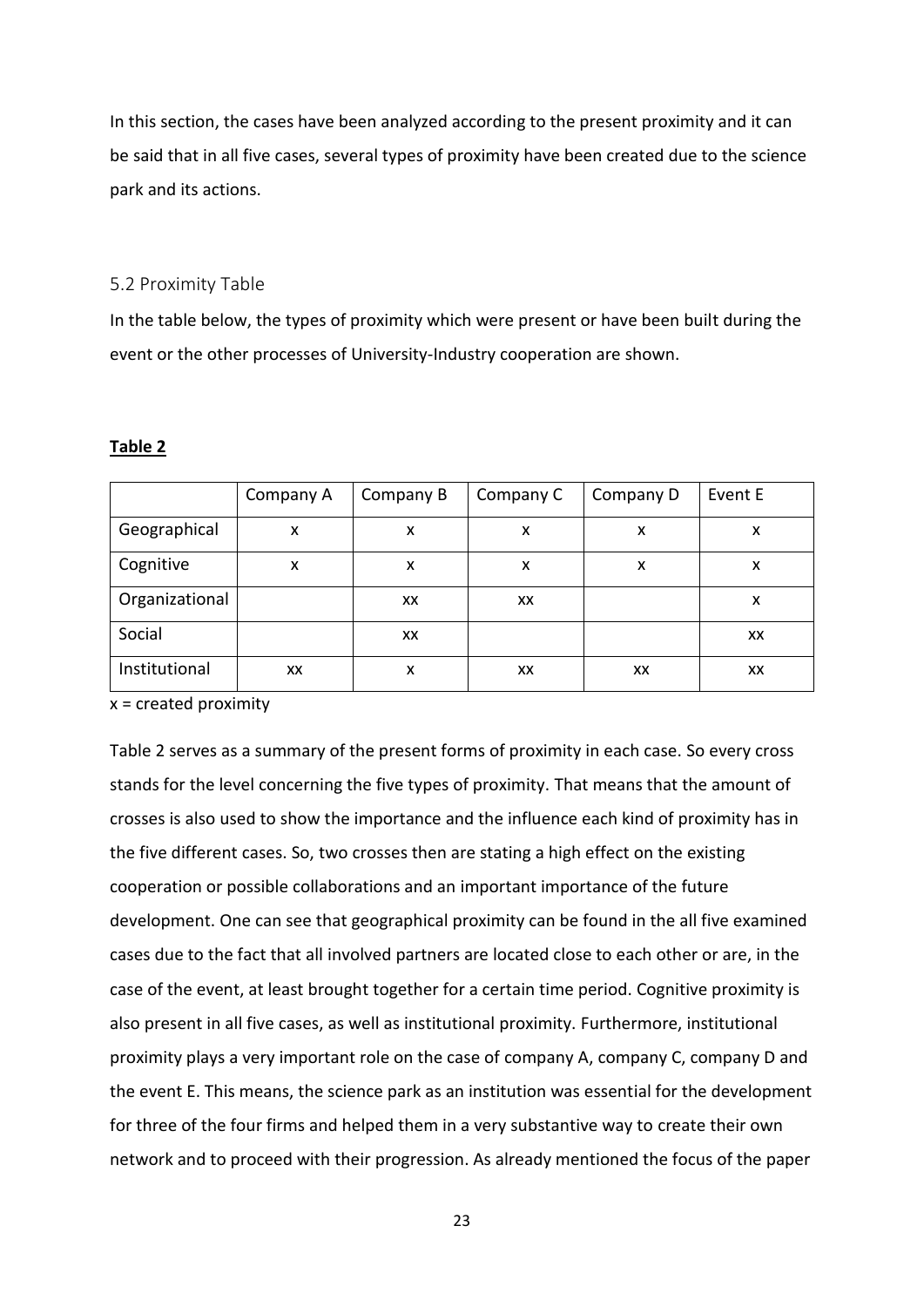lies especially on the organizational and the social proximity. Therefore one can say that the organization of business events can support the creation of social proximity which plays also a crucial role for the evaluation of a firm as one can see in the case of company B. In the case of company B social proximity was one of the most important influential factors of the creation of the company. As well as the presence of organizational proximity.

### <span id="page-26-0"></span>6 Discussion

The new discoveries which have been found in chapter four and chapter five are going to be discussed in the following section. This section is divided into two different parts. The first part is going to cover the two sub-research questions a) How has the situation been at the beginning and what were the needs of the participatory actors? and b) How did the science park management contribute to a reduction of the distance between the University of Twente and the businesses and create proximity?. The second part consists of a generalization, of how the science park management can create proximity.

### <span id="page-26-1"></span>6.1 Answer to the Sub-Research Question

<span id="page-26-2"></span>a) How has the situation been at the beginning and what were the needs of the participatory actors?

In case of company A, the starting situation was that the partner, a research team of the University of Twente, of company A was not suitable due to various mismatches. The first mismatch was the time period for the project. The second mismatch was concerning the knowledge which was more specific and abstract than the knowledge company A needed. Hence, the needs of company A were a suitable partner for a short-term time period for a successful cooperation and a partner who has the same knowledge basis or rather more practical knowledge which company A can use for its further development and progress.

As mentioned above, company B did not have problems in a cooperation and is an excellent example of a successful start-up. However, the need of company B were the following. First, company B needed the access to the university to be close to research production of the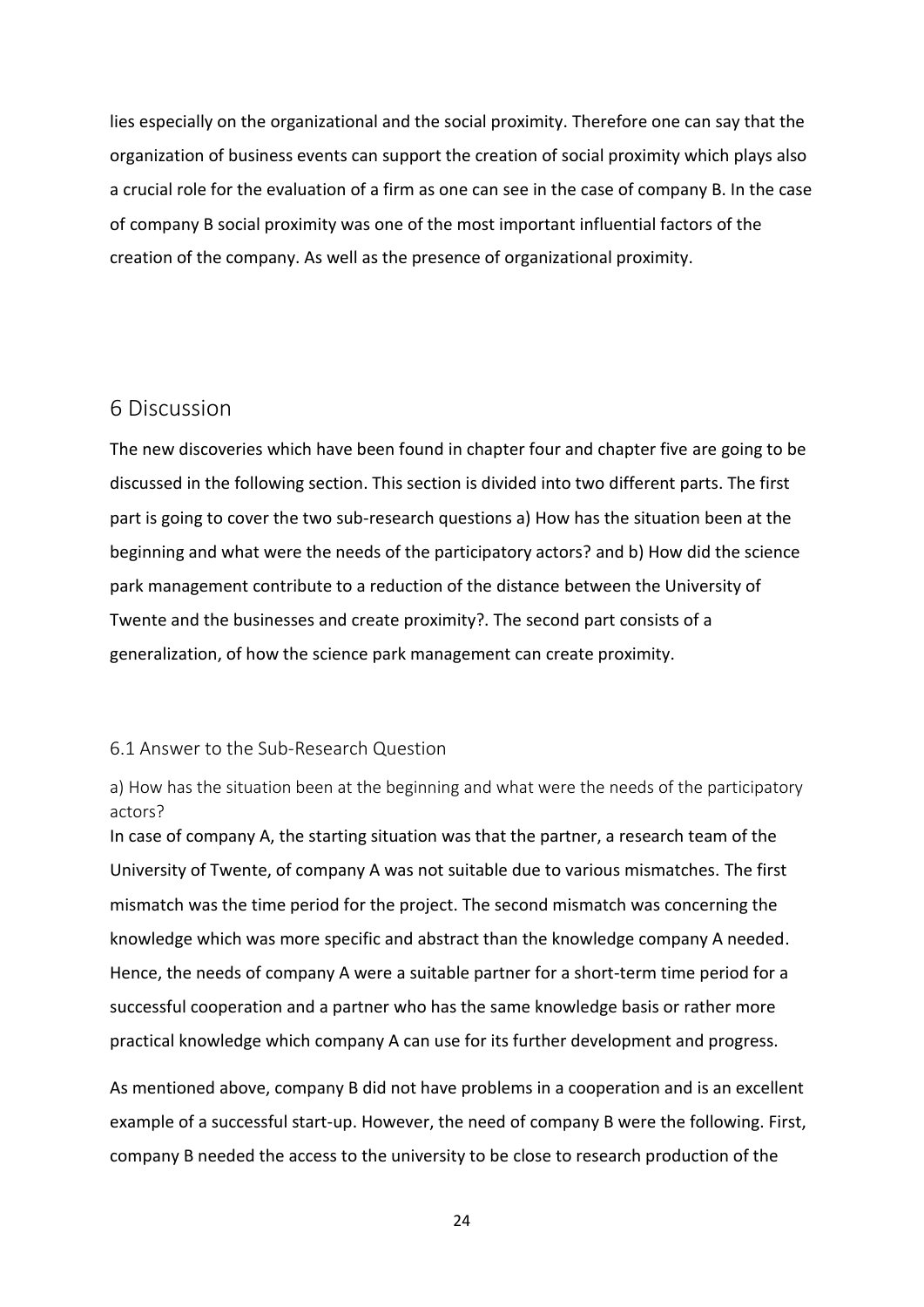University of Twente, second, company needed financial support for laboratories to be able to conduct further research and for developed intellectual property to pay for the patent of their intellectual property.

Student C needed a company she can cooperate with in order to be able to conduct research and to have a topic she can write her assignment on. The situation is similar for student D who wanted to find a company he can cooperate with, however for a shorter time-period in contrast to student C.

<span id="page-27-0"></span>b) How did the science park management contribute to a reduction of distances and create proximity?

First, the science park management helped company A by creating geographical proximity due to its location on the campus of the University of Twente. This geographical proximity enhances the possibility to cooperate with researchers of the UT. Furthermore, the science park management created cognitive proximity by organizing events such as the "Future of High Tech" which creates the possibility to find new partners of the same knowledge field. Additionally, the science park management created institutional proximity, by helping company A to get a broad network and contacts. On the basis of this network it will relatively simple for company A to find a better and more suitable partner.

Second, in the situation of company B the science park management created proximity by providing financial means for the laboratories of company B in which the company conducts research together with the help of students of the University of Twente. Furthermore, the science park management created geographical proximity due to the aspect of low rents. This enables also small companies to have access to a broad network consisting of other companies and the University of Twente as academic institution. Based on the creation of geographical proximity, cognitive, social, and organizational proximity have then been created in an indirect way by the science park management. Because of the spatial proximity of company B it was possible to fall back on an already existing network. The founder of the company was able to cooperate with the professor of the University of Twente who has the same tacit knowledge, the same aims and with whom he had a good relationship.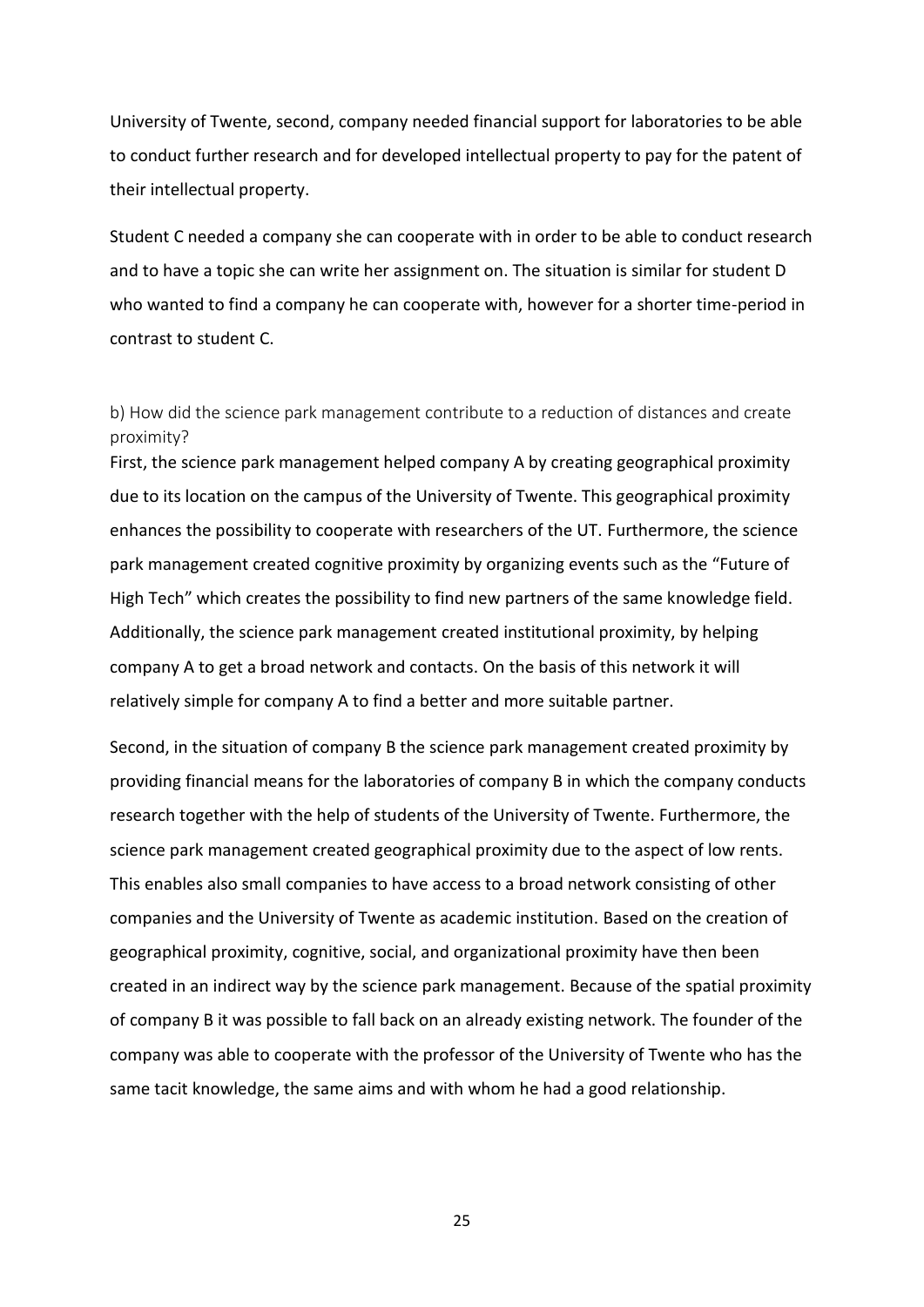Third, in the cases of student C and student D, the science park management contributed to a reduction of the distance through its institution of the science shop. The science shop functioned as a mediator between the University of Twente and the business by conveying two partner on the basis of their needs and the potential solution due to a suitable cooperation. Hence the science shop brought student C and student D together with companies of the Kennispark Twente.

Fourth, by organizing events such as the Future of High Tech, the science park management contributes to a reduction of distances between the University of Twente and the business sector. These events create geographical proximity because it brings people from various locations together to one spot. Furthermore, social proximity has been created by the informal and casual atmosphere of such an event. This simplifies the building of new connections and to find new partners with the same knowledge basis but also with the same way of thinking. The last type of proximity which will be created is institutional proximity.

#### <span id="page-28-0"></span>6.2 Generalization

Although this paper only gives an exploration of the University-Industry cooperation and ways the science park management can improve this cooperation, this section gives a small summary and generalization.

First, it can be said, the existence of specialized departments that support startups, for instance the business development department or the science shop can create proximity and hence contribute to an improvement of the University-Industry cooperation. These departments are useful for companies which do not have the knowledge to initiate the process of patents and do not have the financial means to pay for these and for companies who do not have an extended network yet to find a suitable partner for a cooperation.

Furthermore, the general creation of networks and connections with various actors, including the university also creates proximity.

Moreover, it was found the events which are organized by the science park management can additionally help the University-Industry-Cooperation due to the aspect of proximity creation which takes place at these events through the unification of various parties which otherwise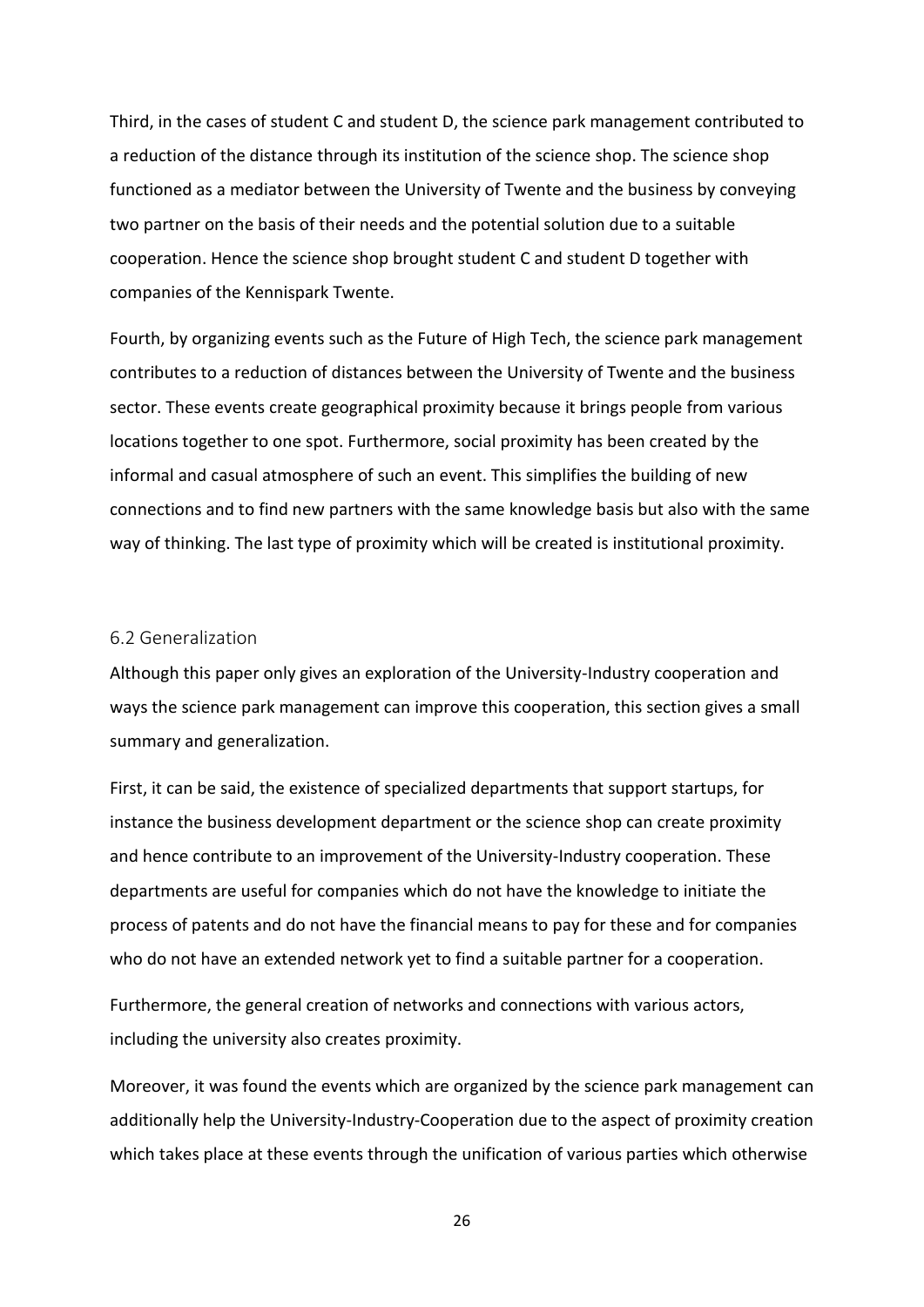would not have been close. Furthermore, it can be emphasized those events enable a possibility for the different stakeholders to strengthen these different types of proximity by creating an environment in which they can exchange their views, build up personal trust. It can further serve as measure to build up new partnerships. As one can see in the table in section 5.2 such events can create all five types of proximity and are hence a useful measure.

# <span id="page-29-0"></span>7 Conclusion

The main research proposition of this paper was an exploration based on the case study of the Kennispark Twente of the way the science park management can improve the University-Industry-Cooperation by creating proximity. The research has shown that the management of science parks can contribute to an increase of the collaboration between the university and companies, by specifically organize events at which the two actors can get in touch and have the possibility to get partners for projects and for further R&D. With the help of these events several types of proximity between universities and companies can be created. Moreover, it was analyzed, the creation of specific departments, which are responsible for mediation of project partners of the two actors or the provision of support, is another factor that can create proximity and, hence, improve the University-Industry-Cooperation.

Science parks can contribute to economic growth and progress as well as development by creating jobs and wealth in a region if their performance is efficient and effective (Ratinho and Henriques, 2010). The indirect effects of a successful science park such as an increase in the employment rate, regional economic performance for instance a rise of the regional GDP and a decrease in the regional debt level will lead to an overall regional growth of wealth. Therefore it is of essential relevance for regional stakeholders to understand to how science parks can improve UIC in order to provide a general improvement of the performance of the science parks and therefore of the overall region which can hence contribute to the reduction of a societal problem. Therefore the aim of this paper was to explore what can be enhanced in the cooperation of universities and businesses and to determine actions that can be taken in order to improve the performance of a science park and to create a basis which further research can be conducted on to contribute to a prosperous progression and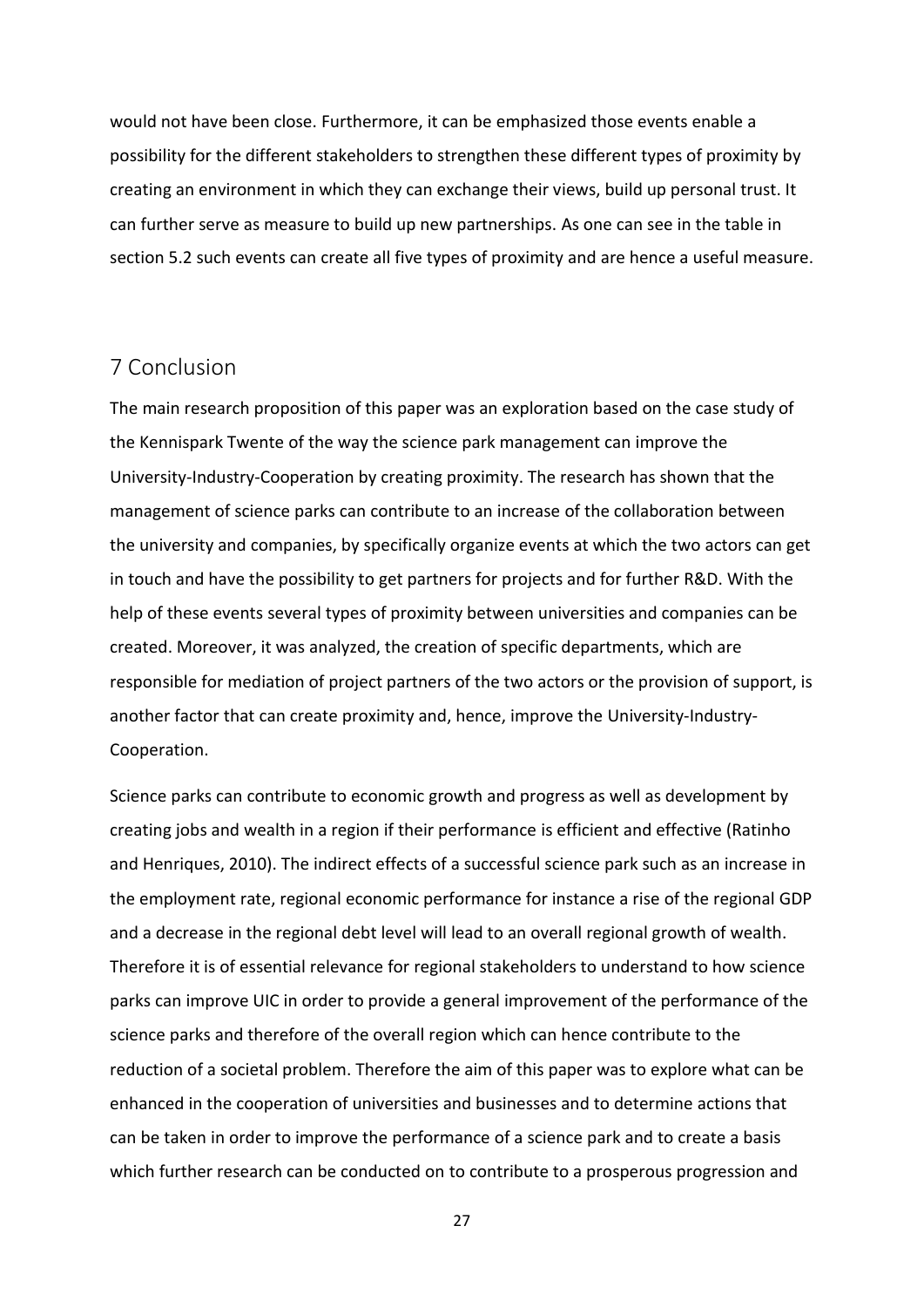growth of a specific region and therefore contribute to the society and to the citizens of that region.

As mentioned the topic plays an important role for the evolution of a region and has therefore an important societal relevance. This paper aims at contribute to that social issue by paying additional attention to social and organizational proximity. An exploration of the University-Industry cooperation is provided on the basis of four different firms of the Kennispark Twente and on the basis of an event organized by the science park institution is given in this paper. The scientific contribution hence lies on the beginning of the first examination of these two types which have not been analyzed in the past by previous studies.

However this case study, only provides the beginning of a whole field which can be researched on due to limitations of respond from possible interview partners as well as because of timely reasons. Concerning a future outlook, it would be useful to deepen the research on the field of proximity creation, especially the creation of organizational and social proximity, in order to be able give an explanation for successful University-Industry cooperation and then to be able to strengthen the regional development.

#### <span id="page-30-0"></span>7.1 Personal Reflection

Concerning a personal approach of the paper a broader time period would have simplified the work. However, this was because of lack of response to the first chosen topic which lead to a relatively late change of the research field. Due to the missing time, it was not possible to further deepen the own case study and to add further companies and other involved stakeholders to get a more generalizable outcome. Although, even if various approached parties did not respond for interview requests, the science park management of the Kennispark Twente surprised in a personal way. It was assumed the science park management would be quite distanced from the rest of the ecosystem of a science park. However, the opposite was the case and it was simple to include this essential stakeholder in the research because of the quick and accommodate response which also further supports the made observations concerning its ability to create proximity between different actors.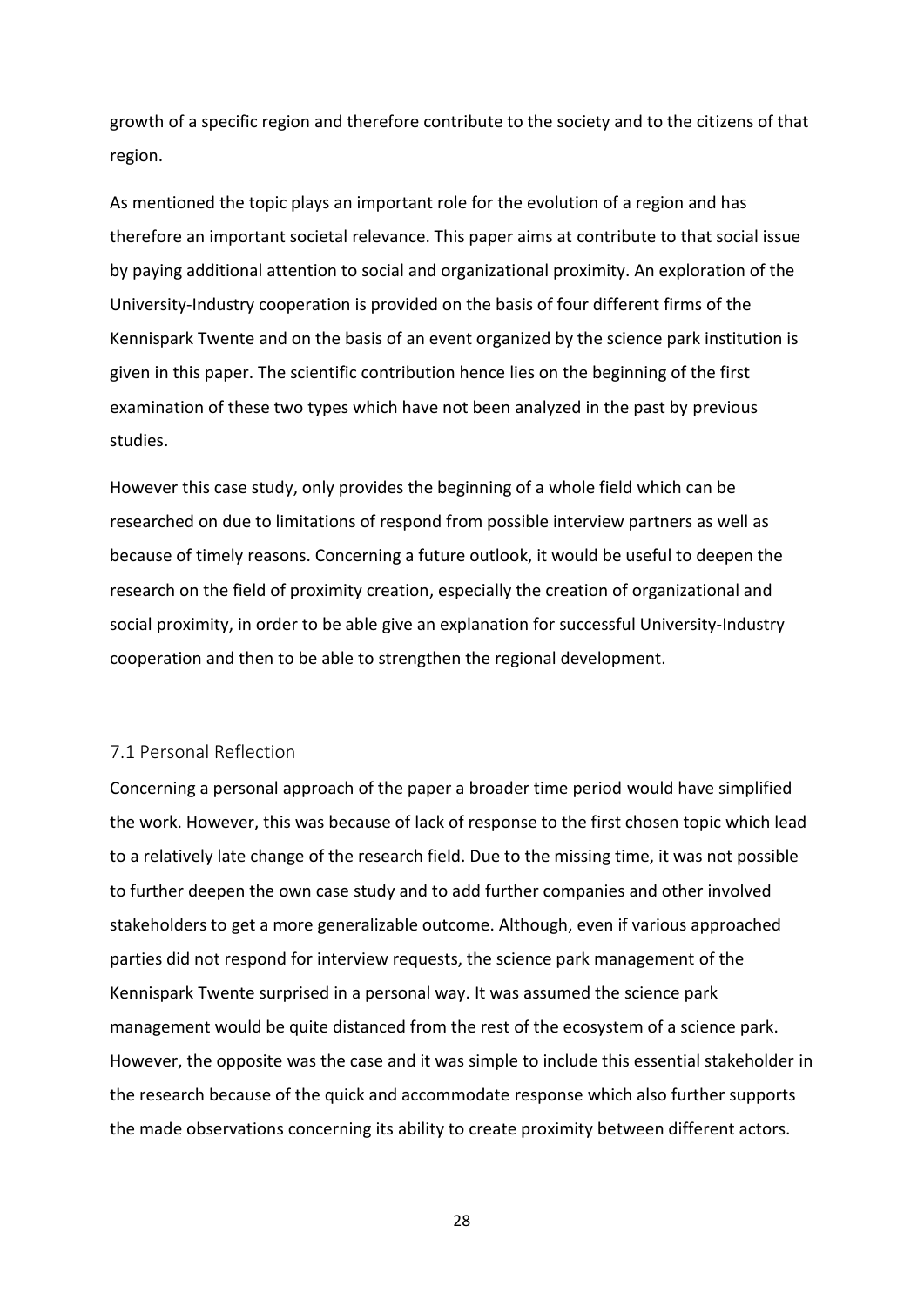On the basis of a personal reflection, it can be said that the thesis definitely influenced the personal way of development and the professional direction. However, not specifically in the direction of science parks but in the general direction of management and the coordination of various participatory actors.

# <span id="page-31-0"></span>8 References

Antonelli, C. (1995). The Economics of Localized Technological Change and Industrial Dynamics. *Kluwer*, Dordrecht

Antonelli, C. (2000). Collective knowledge communication and innovation: the evidence of technological districts, *Regional Studies* 34, 535–547

Audretsch, D. B. and Feldman, M. (1996). Spillovers and the geography of innovation and production, *American Economic Review* 86, 630–640

Benneworth, P., Ratinho, T. (2014). Reframing the role of knowledge parks and science cities in knowledge-based urban development. *Environment and planning*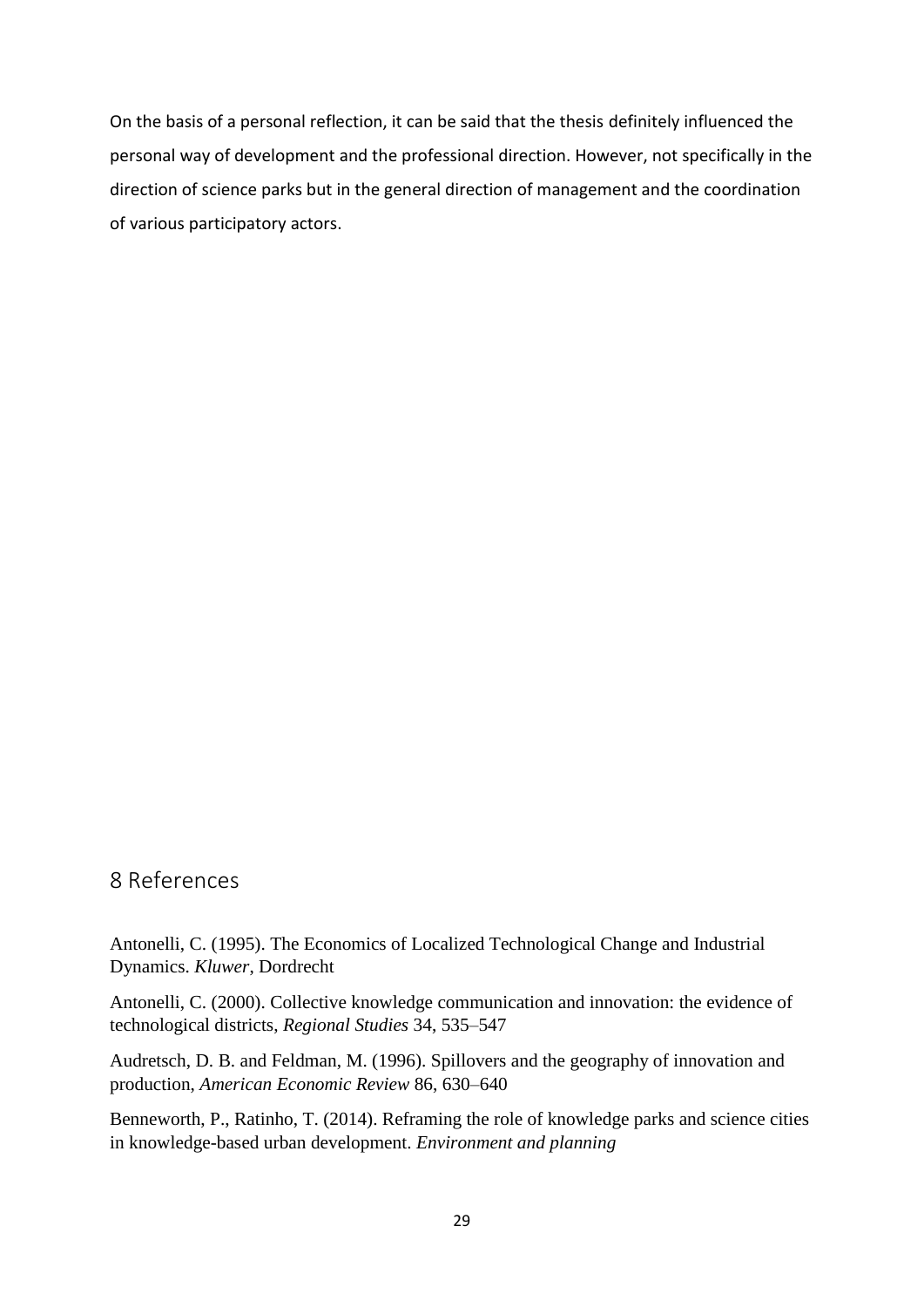Bennewoth, P., Ratinho, T., Korotka, M. (2014). The role of universities in innovation networks: the role of proximity on innovation dynamics in knowledge community precinct *UT Publications*

Bigliardi, B., Dormio A.J., Nosella A., Petroni G. (2006). Assessing science parks' performances: Directions from selected Italian case studies. *Technovation* 26, 489-505

Boschma, R. A. (2004). Competitiveness of regions from an evolutionary perspective, *Regional Studies* 38, 1001–1014

Boschma, R. A. (2005). Editorial: Role of Proximity in Interaction and Performance: Conceptual and Empirical Challenges, *Regional Studies*, 39(1), 41-45, DOI: 10.1080/0034340052000320878

Boschma, R. A. (2005). Proximity and Innovation: A Critical Assessment, *Regional Studies*, 39 (1), 61-74, DOI: 10.1080/0034340052000320887

Boschma, R. A. and Lambooy, J. G. (1999). Evolutionary economics and economic geography, *Journal of Evolutionary Economics* 9, 411–429

Caniëls, M., C. J., Kronenberg, K. & Werker, C. (2014). Conceptualizing proximity in research collaborations. *The Social Dynamics of Innovation Networks*, London: Routledge, 221-239

Cohen, W. M. and Levinthal, D. A. (1990). Absorptive capacity: a new perspective on learning an innovation, *Administrative Science Quarterly* 35, 128–152

Colombo, M.G., Delmastro M. (2002). How effective are technology incubators? Evidence from Italy. *Research Policy* 31, 1103-1122

Cooke, P. and Morgan, K. (1998). The Associational Economy. Firms, Regions, and Innovation. *Oxford University Press*, Oxford

Etzkowitz, H. (2008). The Triple Helix: University-Industry-Government Innovation In Action, London: Routledge

Fromhold-Eisebith, M. (2014). *The Social Dynamics of Innovation Networks*. *Regions and Cities.* Taylor and Francis

Gilly, J. P. and Torre, A. (2000). Proximity relations. Elements for an analytical framework, in Green, M. B. and McNaughton, R. B. (Eds) *Industrial Networks and Proximity*, 1 –16. Ashgate, Aldershot

Gordon, I. R. and McCann P. (2000). Industrial clusters: complexes, agglomeration and/or social networks, *Urban Studies* 37, 513–532

Hansen, M. T. (1999). The search-transfer problem: the role of weak ties in sharing knowledge across organization studies, *Administrative Science Quarterly* 44, 82 –111

Jaffe, A. B., Trajtenberg, M. and Hinderson, R. (1993). Geographic localization and knowledge spillovers as evidenced by patent citations, *Quarterly Journal of Economics* 108, 577–598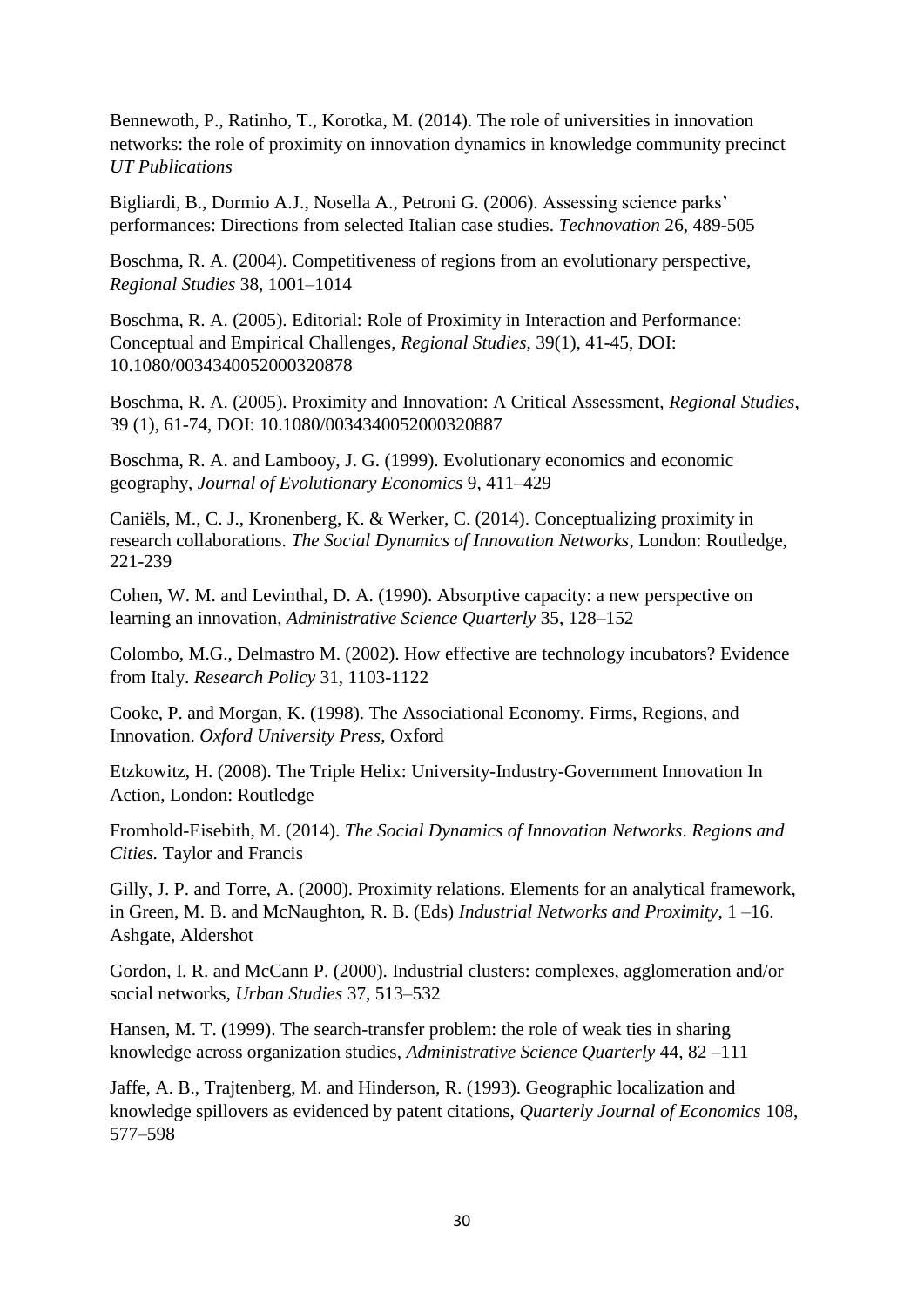Kennispark Twente (2016). *Facts & Figueres.* Retrieved May, 5, 2016, from <http://www.kennispark.nl/factsfigures/>

Kennispark Twente (2016). *Science Shop brings expertise UT and Saxion within SMEs*. Retrieved June, 14, 2016 from [http://www.kennispark.nl/innovate-accelerate/science-shop](http://www.kennispark.nl/innovate-accelerate/science-shop-brings-expertise-ut-and-saxion-within-smes/)[brings-expertise-ut-and-saxion-within-smes/](http://www.kennispark.nl/innovate-accelerate/science-shop-brings-expertise-ut-and-saxion-within-smes/)

Kennispark Twente (2016). Science Shop doubles innovation with SMEs. Retrieved June, 10<sup>th</sup>, 2016, from [http://www.kennispark.nl/news/11473-egbert-van-hattem-science-shop-doubles](http://www.kennispark.nl/news/11473-egbert-van-hattem-science-shop-doubles-innovations-within-smes/)[innovations-within-smes/](http://www.kennispark.nl/news/11473-egbert-van-hattem-science-shop-doubles-innovations-within-smes/)

Kirat, T. and Lung, Y. (1999). Innovation and proximity. Territories as loci of collective learning processes, *European Urban and Regional Studies* 6, 27 –38

Lindelöf, P., Löfsten H. (2003). Science Park Location and New Technology-Based Films in Sweden – Implications for Strategy and Performance. *Small Business Economics* 20, 245-258

Lundvall, B. A. (1993). Explaining interfirm cooperation and innovation. Limits of the transaction-cost approach, in Grabher, G. (Ed.) The Embedded Firm. *On the Socioeconomics of Industrial Networks*, 52 –64. Routledge, London

Malecki, E. and Oinas, P. (Eds) (1999). *Making Connections. Technological Learning and Regional Economic Change*. Aldershot, Ashgate

Maskel, P. (2001). Towards a knowledge-based theory of the geographical cluster, *Industrial and Corporate Change* 10, 921–943

Maskell, P. and Malmberg, A. (1999). The competitiveness of firms and regions. 'Ubiquitification' and the importance of localized learning, *European Urban and Regional Studies* 6,9 –25

McAdam, R., Keogh, W., Galbraith, B., Laurie D. (2005). Defining and improving technology transfer business and management processes in university innovation centers. *Technovation* 25, 1418-1429

Nooteboom, B. (2000). Learning and Innovation in Organizations and Economies. *Oxford University Press*, Oxford

Perez, C. and Soete, L. (1988). Catching up in technology: entry barriers and windows, in Dosi, G., Freeman, C., Nelson, R., Silverberg, G. and Soete, L. (Eds) *Technical Change and Economic Theory*, 458–479. Pinter, London

Ratinho T., Henriques E. (2010). The role of science parks and business incubators in converging countries: evidence from Portugal, *Technovation* 30, 278–290

Simon, H. A. (1955). A behavioral model of rational choice, *Quarterly Journal of Economics* 6, 99 –118

Yin, R. K. (2003). Applications of Case Study Research, *Sage*, Thousand Oaks, CA

Yin, R K. (2003). Case Study Research: Design and Methods, *Sage*, Thousand Oaks, CA

Zukin, S. and DiMaggio, P. (Eds) (1990). The Social Organization of the Economy. *Cambridge University Press*, Cambridge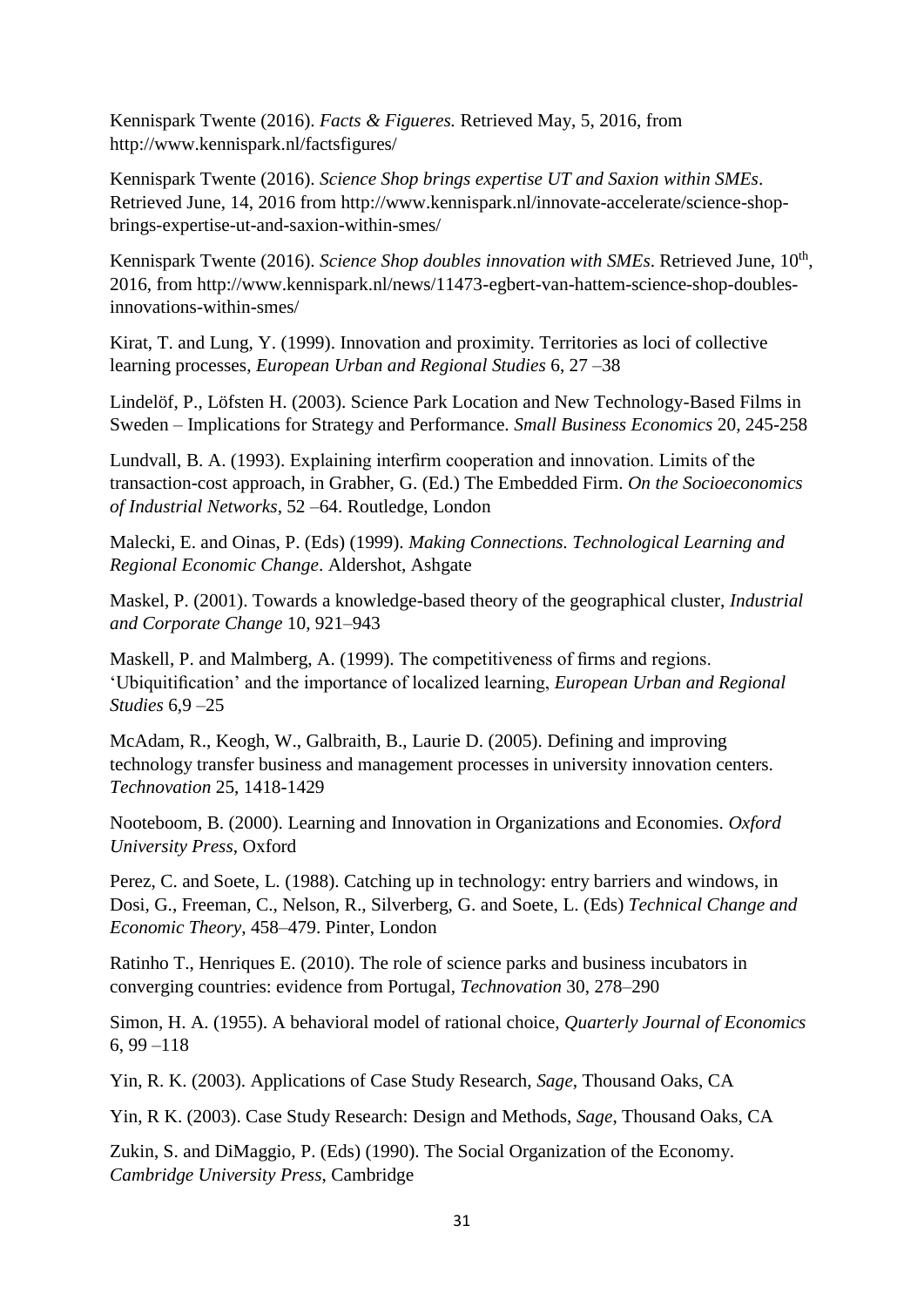# <span id="page-34-0"></span>9 Appendix

The following section gives an overview about the questions which have been asked during the interviews. However, the interviews were semi-structured, hence the questions have been add with various further questions depending on the answers of the interviewees. The catalogue listed below provides all questions, although not all have been asked in every interview but they depended on the position of the interviewee.

### <span id="page-34-1"></span>9.1 Interview Questions

1. Which local/regional policy initiatives do you evaluate in the past years as relevant for the development of the Kennispark?

2. Could you describe the effect and potential success of these policy initiatives?

3. Which policy instruments were used?

4. How would you describe the current development of the Kennispark Twente?

5. What was achieved until now in your opinion and what needs to be targeted in the next years?

6. Which are the key success factors of the Kennispark?

7. Which are the most significant weaknesses of the Kennispark science park?

8. With whom are you collaborating within the Kennispark community?

9. Could you mention any barriers in the collaboration between the academia, business and public sector in the setting of the Kennispark? (Examples)

10. Does a collaboration exist between the UT and your company/organization?  $\rightarrow$  If so, how does it look like?

11. How would you describe the impact of the UT on your company/organization?

12. How do you evaluate the influence of the SP management team on your company?

13. How do you evaluate the influence of the regional legislation on your company / organization?

14. With which specific policy initiatives are you creating proximity between the University of Twente and local companies located in the Kennispark?

15. How was the starting situation? What were actions that have been taken? What were the outcome and results of the actions?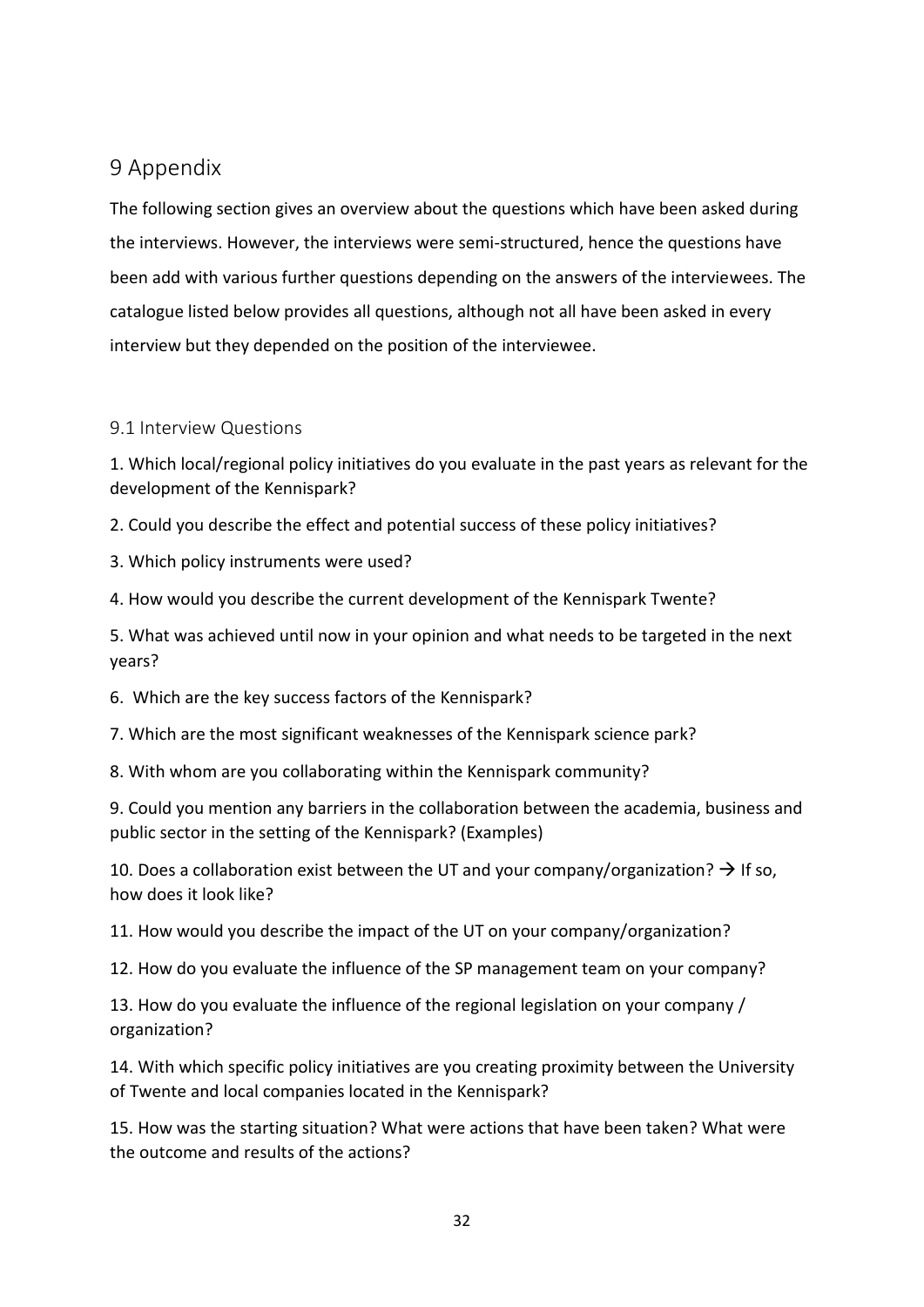16. What are / were barriers that hinder the creation of proximity? If there were barriers of proximity, how have they been tackled by the management of the science park?

17. What are policy instruments in order to solve the problem of proximity?

18. What are projects that have a successful development (so: first difficulties and then successful or at least better functioning)  $\rightarrow$  concrete examples

19. Are there factors that can be further improved? If yes, what specifically can be further improved?

20. Are there any obstacles that hinder the implication of these actions / policy initiatives?

21. Is there a common knowledge base (in order to better handle the problem of the lack of cognitive proximity)?

22. How is the knowledge transferred between the university and the company?

23. Example of one company  $\rightarrow$  lacking trust in science park management? How can the lack of institutional proximity be solved? So, that trust of the firms can be created

24. Who are the stakeholders in these projects? (Side of the University and side of businesses)

25. To what extent are you cooperating with the University of Twente?

26. What do you co-create with the University of Twente?  $\rightarrow$  Projects?

27. Have there been barriers / obstacles that hinder(ed) the cooperation with the UT? (Especially: Have there been barriers of proximity?) If yes, which and have they been solved? If they have been solved, how?  $\rightarrow$  was the science park management involved?

28. How was the situation afterwards? And what were the results?

29. Who is involved in these projects? Researchers? From the side of the UT and from the side of the company?

30. What is the project about?

31. Have there been any problems with finding the right partner for the cooperation? How did you find the cooperation partner?

32. Have there been / are there any other problems concerning the collaboration?  $\rightarrow$  So problems concerning

- Time scale mismatches?
- Social trust / social relations?
- Different goals?
- Policies (of the kennispark) hindering a successful cooperation?

33. If yes, what have you done in order to solve these problems?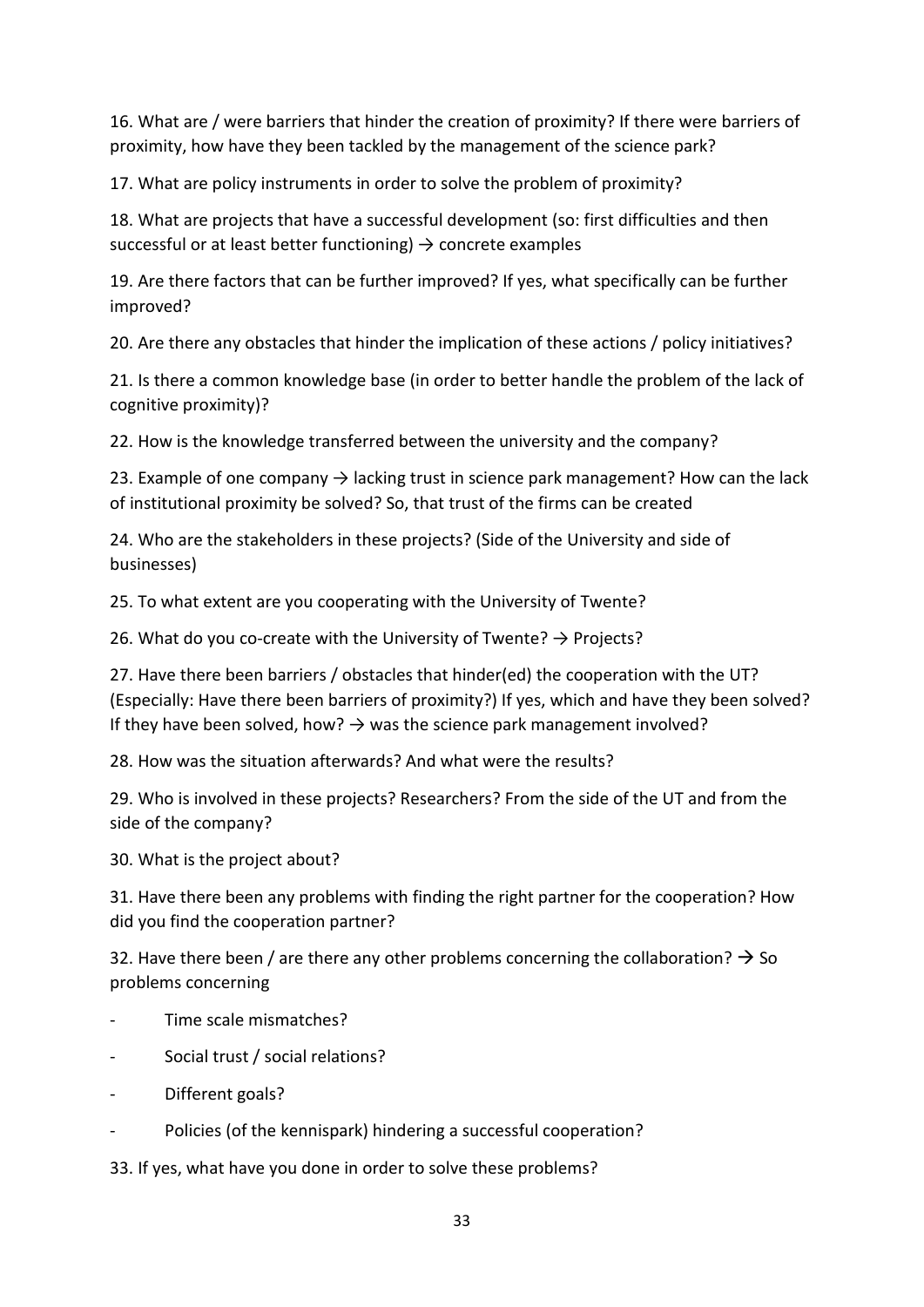- 34. What was your contribution to the solution?
- 35. What was the contribution of the other party?
- 36. Can the cooperation be further improved?
- 37. Was the science shop involved?
- 38. 12. If yes, how and to what extent?
- 39. Have there been other institutions of the science park which have been involved?
- 40. If yes, which institutions?
- 41. If yes, to what extent have they been involved? Specific actions?

#### Summary of the conducted Interviews

#### Interview with Pieter Dillingh

Kennispark was founded as innovation platform with smaller projects. Then measurements have been developed in order to support small startup companies, for instance money, coaching and consultancy. Before three years the Kennispark Twente, like it is today, was introduced by merging the Kennispark with the innovation platform and all different parts were combined into one organization. It was very important for them to invest into the strengths of the different factors through several policy initiatives. One of the positive effects, was that projects were subsidezed then and could develop in a shorter time period. The investment was about 275 Mio which was partly financed by private companies. After that private companies also started to invest in their R&D. The Kennispark management further organizes around 150 events per year in cooperation with partners. Additional instruments of the Kennispark management in order to support are financial means, consultancy, for instance support concerning business development. Pieter Dillingh described the Kennispark Twente as a platform with different organizations with an equal background and which have the same goals for instance the University of Twente, Saxion University of Applied Sciences, and the business development agency. With the help of the 275 Mio the Kennispark developed about 80 projects with smaller sub-projects concerning system development and product development as well as commercialization of knowledge. Furthermore, the Kennispark management is currently facing a project about Dutch and German companies in order to strengthen the cooperation between these two countries. Another important aim of the Kennispark management is the development of a well-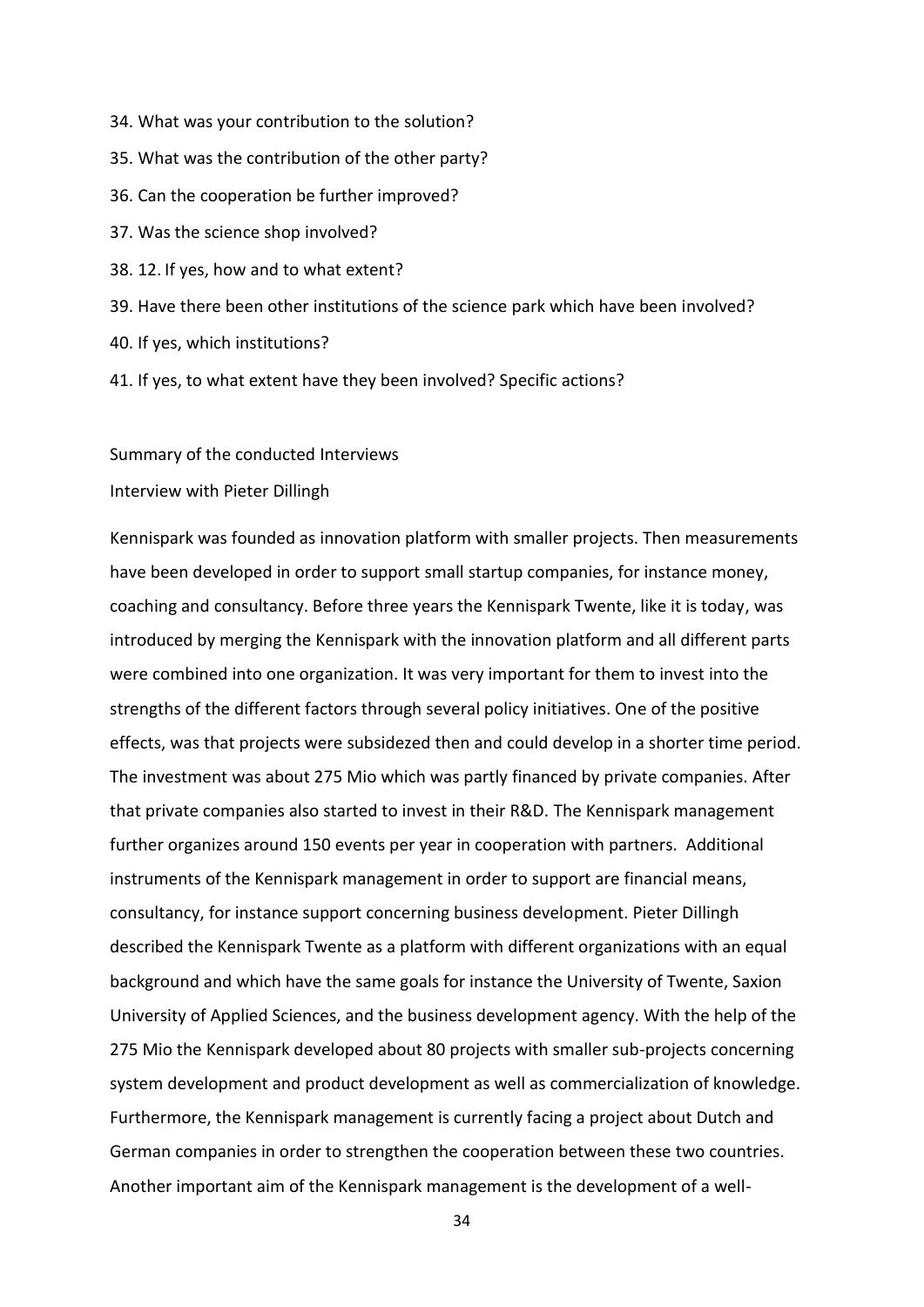functioning ecosystem because, according to him, companies are in need of such an ecosystem in order to be able to do the next step and to develop themselves. Due to the globalization and the rapid changes of the world economy, it is of essential importance that companies cooperate and invest in open innovation to take part in that globalization process and economic growth. Therefore, is indispensable for the science park management to think about the future progress and development to measures to stay competitive ad try to create new projects for the companies of the Kennispark Twente. These projects are rather general and the companies can enroll for these projects and develop smaller projects which are often done in cooperation with the University of Twente. One big project of the Kennispark Twente is the cooperation with Fraunhofer, Europe's largest non-profit organization for applied research, with an establishment of a Fraunhofer Project Centre for 'Design and Production Engineering in Complex High-Tech Systems'. Moreover, the Kennispark Twente wants to face projects of the development of new technologies for instance in the field of connected systems, a cooperation of different organizations with the goal to grow and to generate new jobs.

Moreover, one of the most important tasks of the science park management is the reduction of barriers between companies and the University of Twente. It is often the case that companies, mostly SMEs, do not know how to get connected with the University of Twente. Pieter Dillingh mentioned that a positive development concerning the cooperation with the university can be found especially of medium-sized companies with about 250 employees. However, as already mentioned, it is difficult for both parties to find the right partner for a project or and innovation process. Hence, the Kennispark Twente tries to function as a mediator between those two parties. Therefore the science shop was established to mediate companies with the University of Twente. Every time there is a different and individual approach in order to see what the company is looking for and which partner will be the best one concerning knowledge and skills in order to support the company.

#### Interview with Marit Colijn (E-Mail Interview)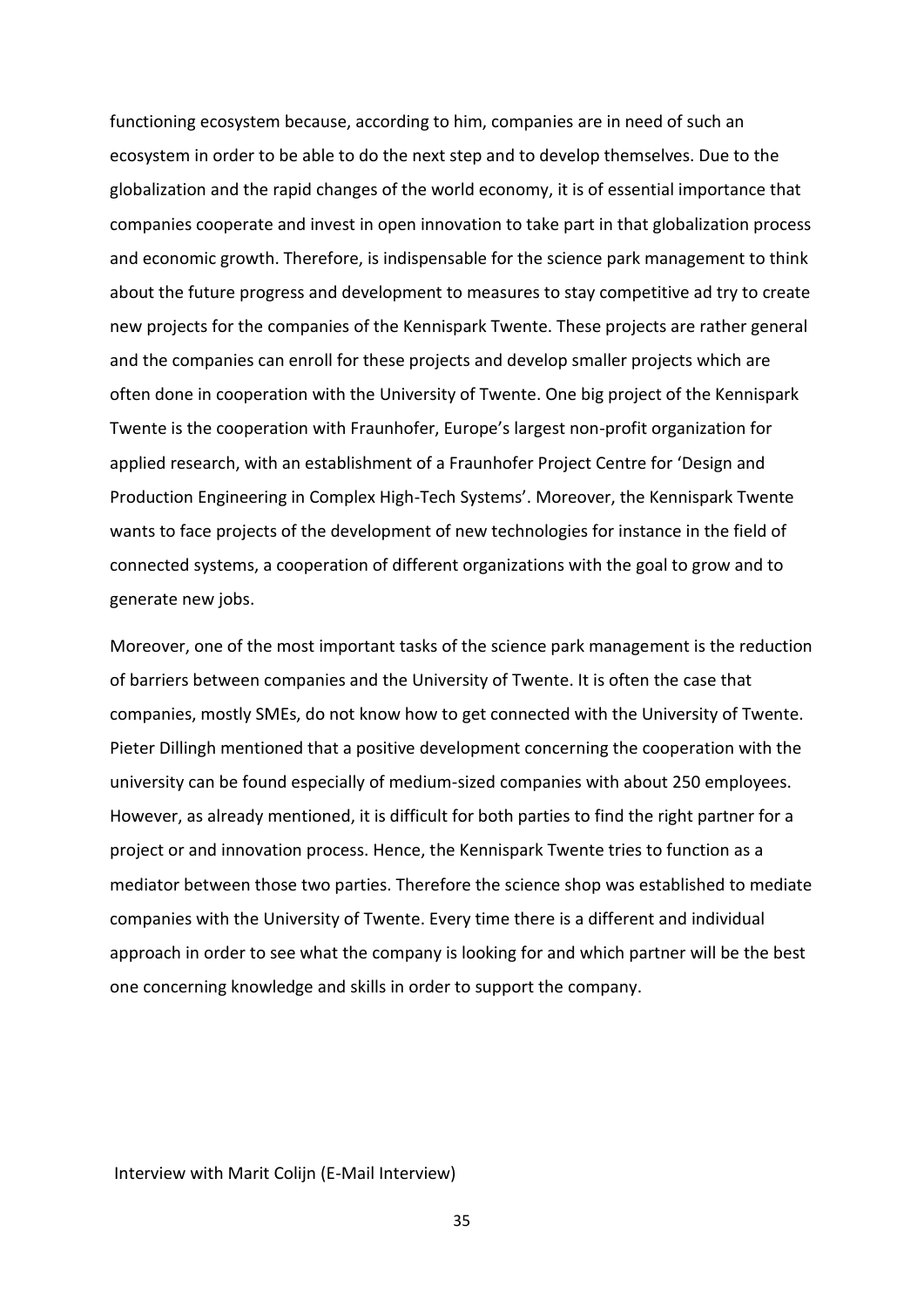1. What is your project about?

My project was about applying energy saving measures in vacant buildings. This was mainly focused on office buildings, because this were the buildings the company managed. The energy saving measures had to help sell the buildings, or give it a better energy label.

The company was a real estate management company, which was focused on managing vacant buildings, during the period the owner was trying to sell the building.

2. Which company are you working together with? / Who else is involved in the project?

I was mainly involved with the director of the company, who supervised me. But I also talked to his employees who showed me around in some vacant buildings. Egbert van Hattem and Bram Entrop (a lecturer of the UT) were also involved, but mainly as supervisors for my assignment.

3. Have there been / are there any problems concerning the collaboration?

No, I visited the company regularly to show them what I had done and to discuss our ideas.

4. Have there been any problems with finding the right partner for the cooperation? How did you find the cooperation partner?

The partner came with his research question to the Kennispark and trough Egbert we were brought into contact.

5. So, are there any problems concerning

- Time scale mismatches?
- Social trust / social relations?
- Different goals?

Policies (of the kennispark) hindering a successful cooperation?

For the company it would have been better if the assignment was performed in a shorter time scale. I was available for 2 times 5 EC over 2 quartiles, and they preferred a shorter period, but in the end it worked out fine.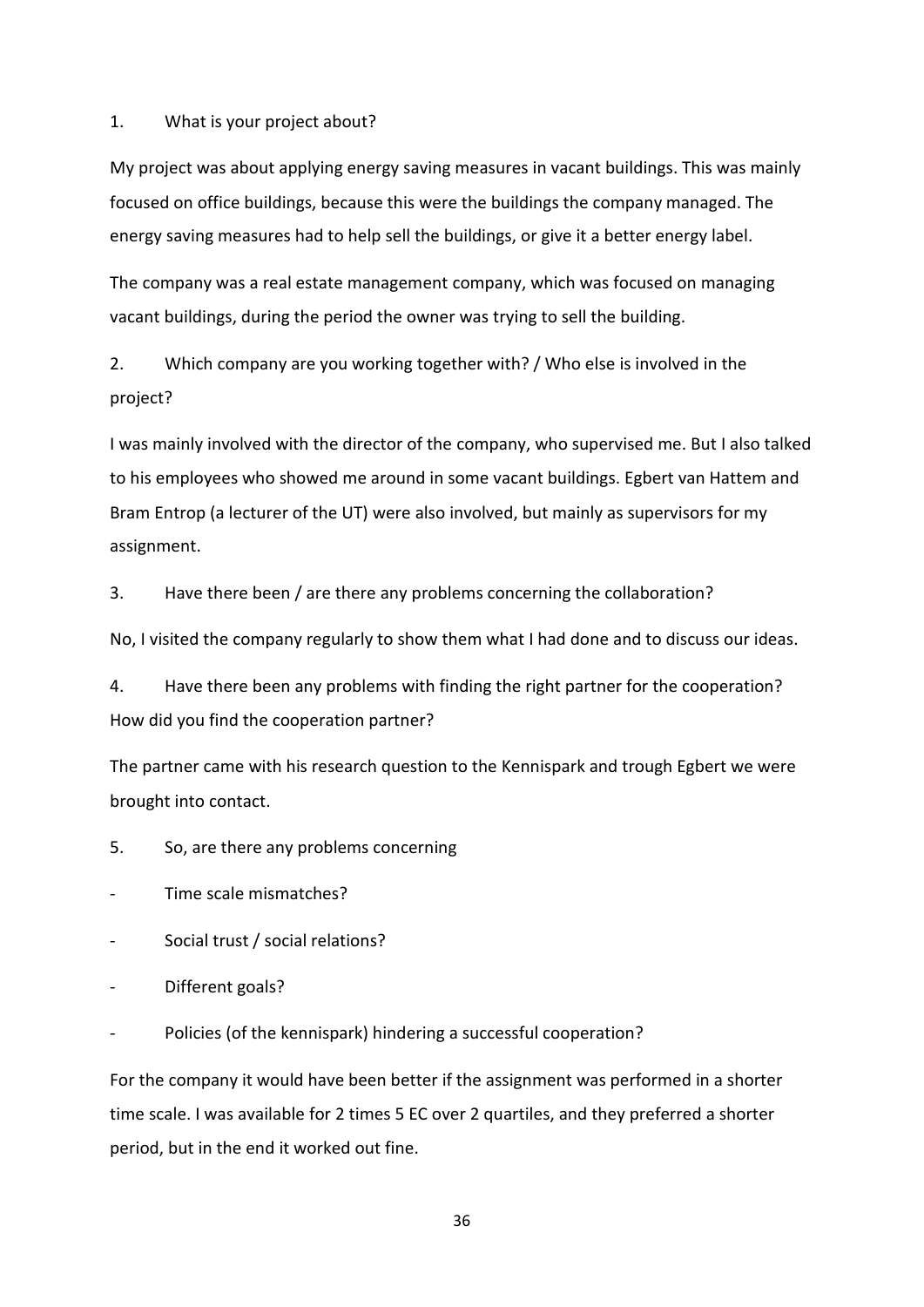I did clearly see different goals of the company and for me. They just wanted a solution for their problem and I also had to meet learning goals.

Next to this, it was difficult for me, the company was only focused on earning money, while I was idealistic about improving the world by applying energy saving measures. In the end I could combine these goals by concluding that even if they only want to earn money, this can also help improve the world.

(Also answer to question 6 and 7)

- 6. If yes, which problems have occurred?
- 7. If yes, what have you done in order to solve these problems?
- 8. What was your contribution to the solution?

I think we both did concessions and solved the problem in that way.

- 9. What was the contribution of the other party?
- 10. Can the cooperation be further improved?

The cooperation could have been further improved by having more meetings with the company, but this was very time consuming for me and for them.

11. Was the science park management / especially the science shop involved?

Not really, Egbert was sometimes present with meetings and had some ideas, but the collaboration was mainly between me and the company.

12. If yes, how and to what extent? Actions that have been done by them…

#### Interview with anonymized company

The company is cooperating with the University of Twente in a quite intensive way. Several researchers, e.g. a professor and a PhD, are at their company about two to three times a week, because they are cooperating product together. However, it is not clear in which direction the product is going to develop. Furthermore, the research team has an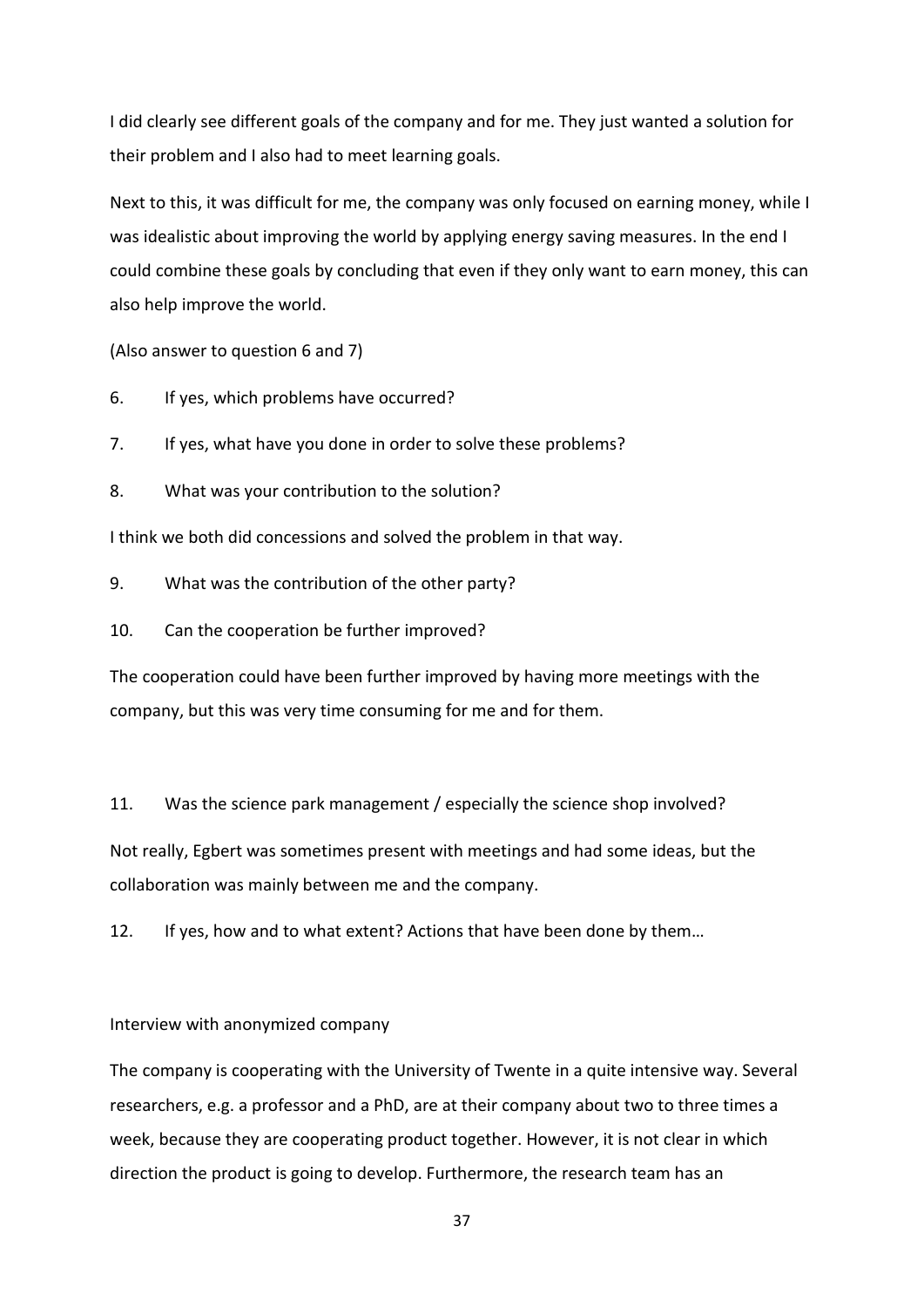assignment for four years, although, it is not clear where the company will be in four years. Additionally, the research team is too expensive in the eyes of the interviewee in comparison with the results because due to him they are not doing what the company is asking for. Furthermore, it is said the research team does not have knowledge which helps the company with the development, due to him the employees of the company have more knowledge about the topic than the researchers. So, they are currently looking for other parties in order to replace this specific research team. It is also the case that the goals of both parties are different, for instance the research team wants to publish whereas the company wants to make profit. Furthermore, the interviewee said that both actors have a different work ethic. According to him, the employees of the company work very hard and do extra hours, whereas the research team is, in his view, relatively lazy and he said they would take days off. Furthermore, it is said that the communication is missing, although in his view communication would not help because the opinions and goals are too far apart, and it is a complete mismatch according to his words. Therefore, the company wants to find a new partner with the help of the network they have. He said that they knew what they are looking for, now and can therefore prevent the problems they have at the moment.

However, the opinion concerning the science park management is really positive and it was said the management helped the company a lot during their early stage as a startup. Due to their help the company could build up a broad network. Furthermore, the company often participates at events of the Kennispark, for instance at the Future of High Tech. The interviewee further said the science park management does a lot and are open for a lot of ideas and suggestions as well as that they are open to help with anything, if you have problems.

#### Interview with Chris Roeloffzen

Chris Roeloffzen started as PhD student in 1998 until 2002 and his work was related to integrated photonics and computer chips. In the same year he moved to another group at electrical engineering, telecommunication engineering, and this professor had a background concerning photonics, namely in optical communication. Both had the idea to make a special chip for antenna with photonic processing in 2003/2003. At the same time he had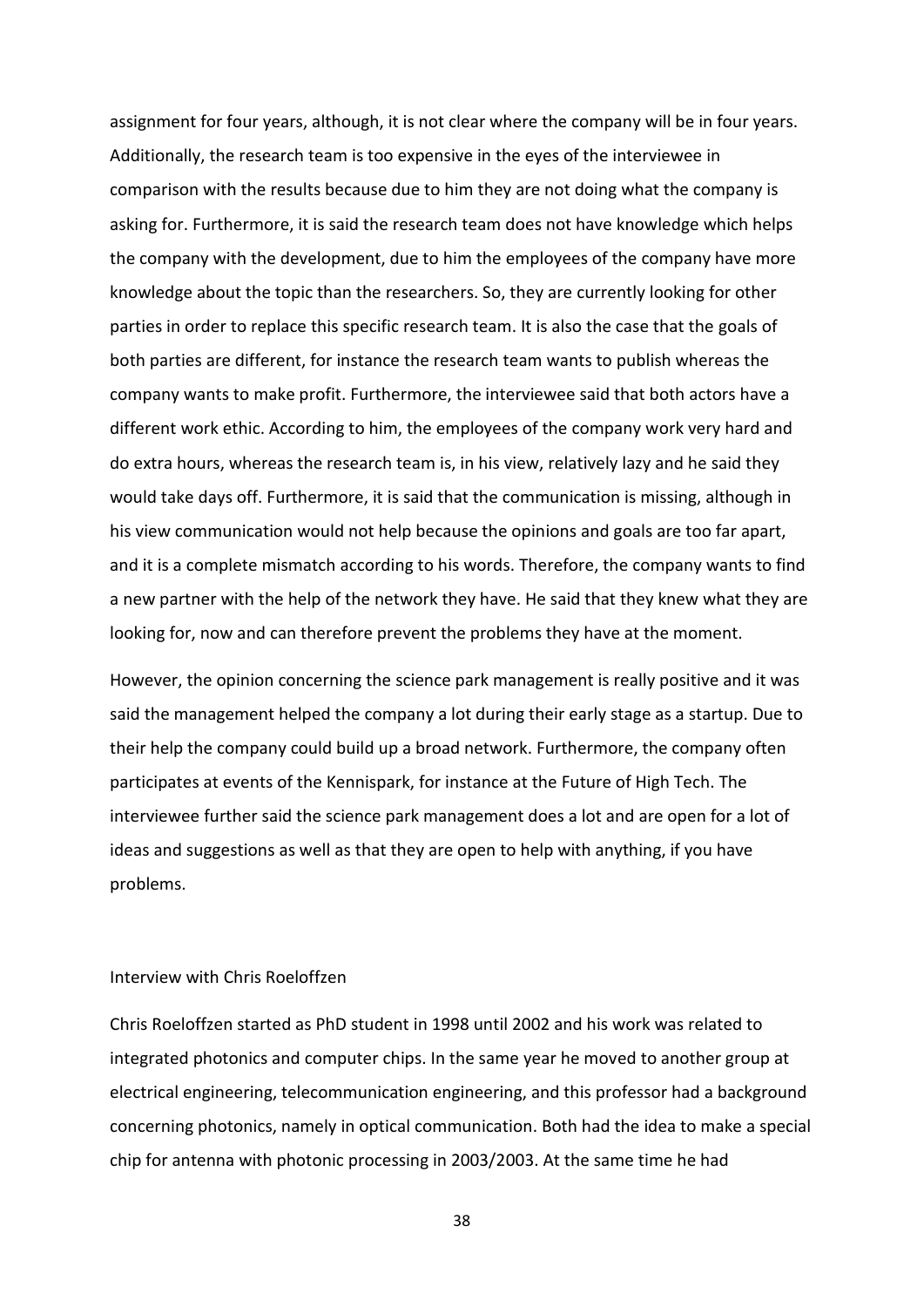connection with another company, a spinoff of the University of Twente, LioniX, located at the gallery. He introduced the concept to the LioniX and they were very interested and decided to get some funding for the realization of the idea. So, in this year they submitted to proposals which were granted, so he could immediately start with the project as an assistant professor together with a PhD student and a post-doc. They did the total design, e.g. the functional design, and the analysis of the two chips. They also tested the chips, one for radio communication and the other one for satellite communication in a plane. Together with NLR they made a complete antenna system with their chip and also tested at the NLR. The other chip was developed together with Astron. Both projects were successful and then, he and the CEO of LioniX decided to create a new company, so Satrax. By the end of 2009 Statrax was founded. However, he was only the technical mind, how he called himself, so he needed a partner. Hence, Paul van Dijk started working for Satrax at the beginning of 2010. Then the two of them started the company. Chris Roeloffzen was still employed at the university of Twente and Paul van Dijk at LioniX, because Satrax did not have money at that time and they started to write another project proposal, for the next generation of the chip which was also granted. The project ended about two to two and a half years ago and they could go the customers and present the chip. They applied for a loan of the province of Overijssel and could combine that loan with the High Tech Factory and could hence create an own laboratory at the High Tech Factory. Afterwards, Chris Roeloffzen moved from the University to Satrax, approximately one and a half year ago, which was then located at the building of the High Tech Factory. When he moved to SATRAX B.V., they were able to hire three more people and were then 5 people in total.

According to him no problems arose during the cooperation with LioniX when Chris Roeloffzen cooperated with them, due to the common attitude and believes. He said that LioniX was still a young company and was therefore also still interested in R&D and are highly related to research programs at the University of Twente, so the individual goals were compatible. The idea, or the functionality, of the chips is intellectual property of the PhD students who were employed by the University of Twente and can therefore be published. That was normally the case, so that the researchers of the University of Twente published their results. Except for the last project, which he was talking about, they had a system level idea and together with all involved groups, so the University of Twente and all project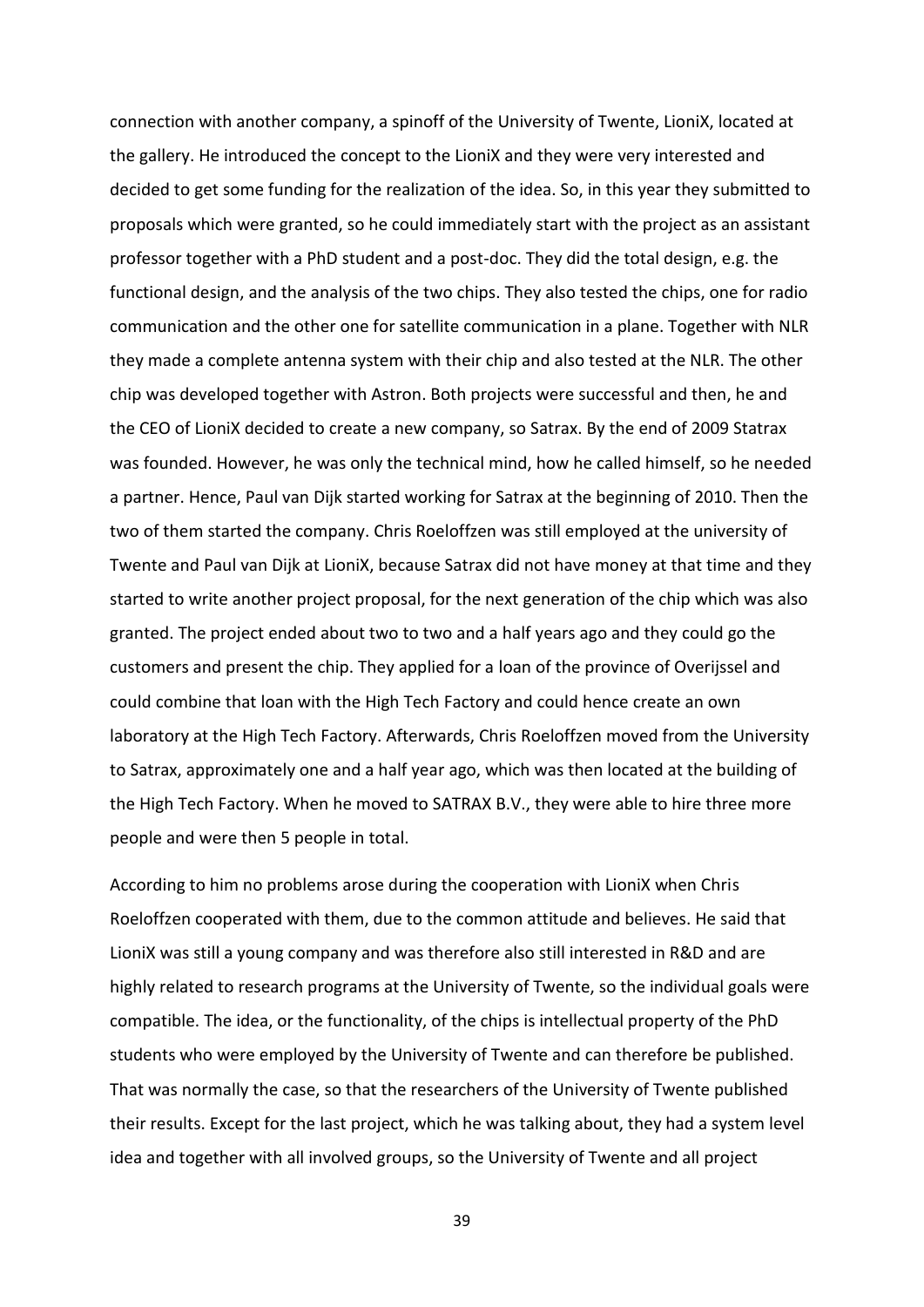partners, it was decided to patent the idea. Then Roy Kolkman of the Business Development department of the Kennispark was contacted and helped them to get the contacts for a preresearch, to look if the idea is patentable. This department provided sufficient funding for Satrax to be able pay for the patent, which was between 16 000 to 20 000 Euro. The patent was also granted.

The science park management supported them for example with their department at the High Tech Factory and that they could do research in the laboratories which cost several hundred thousand Euro. The science park management payed for these laboratories and SATRAX B.V. pays the money in small rates. They also attended at the event of the Young Technology Award and together with Scintilla, the study association of electrical engineering the science park management organized another event. They are not hindered by the science park but by policy initiatives of the University of Twente. This was the case in a project which he did research for ten years, however the dean decided to stop his research, even if it went well. Although, the CEO of LioniX said he should concentrate on LioniX and if SATRAX B.V. is not successful, Chris Roeloffzen could come to LioniX. However, everything worked out. Also his work in the laboratory was affected, although he could use the laboratories of applied physics and the project, the research and the testing was transferred to applied physics. SATRAX B.V. is also working together with students of the University of Twente who can do experiments at their laboratory. The science park management supported SATRAX B.V. in the beginning as well as supported them in the case of patents. Furthermore, the science park management helps SATRAX B.V. with the movement to the Gallery building because of the merger, at the moment.

#### Interview with anonymized student

The student who has been interviewed organizes the mediation of students with companies of the region of Enschede for his faculty. So, his task is to search for companies which offer short-term assignments for students. However, according to his experiences it is difficult to find companies which are willing to employ students for a shorter period of time, because of lacking trust concerning the abilities of the students and concerning the missing experience. In order to find a suitable project he contacted the science shop and asked if assignments